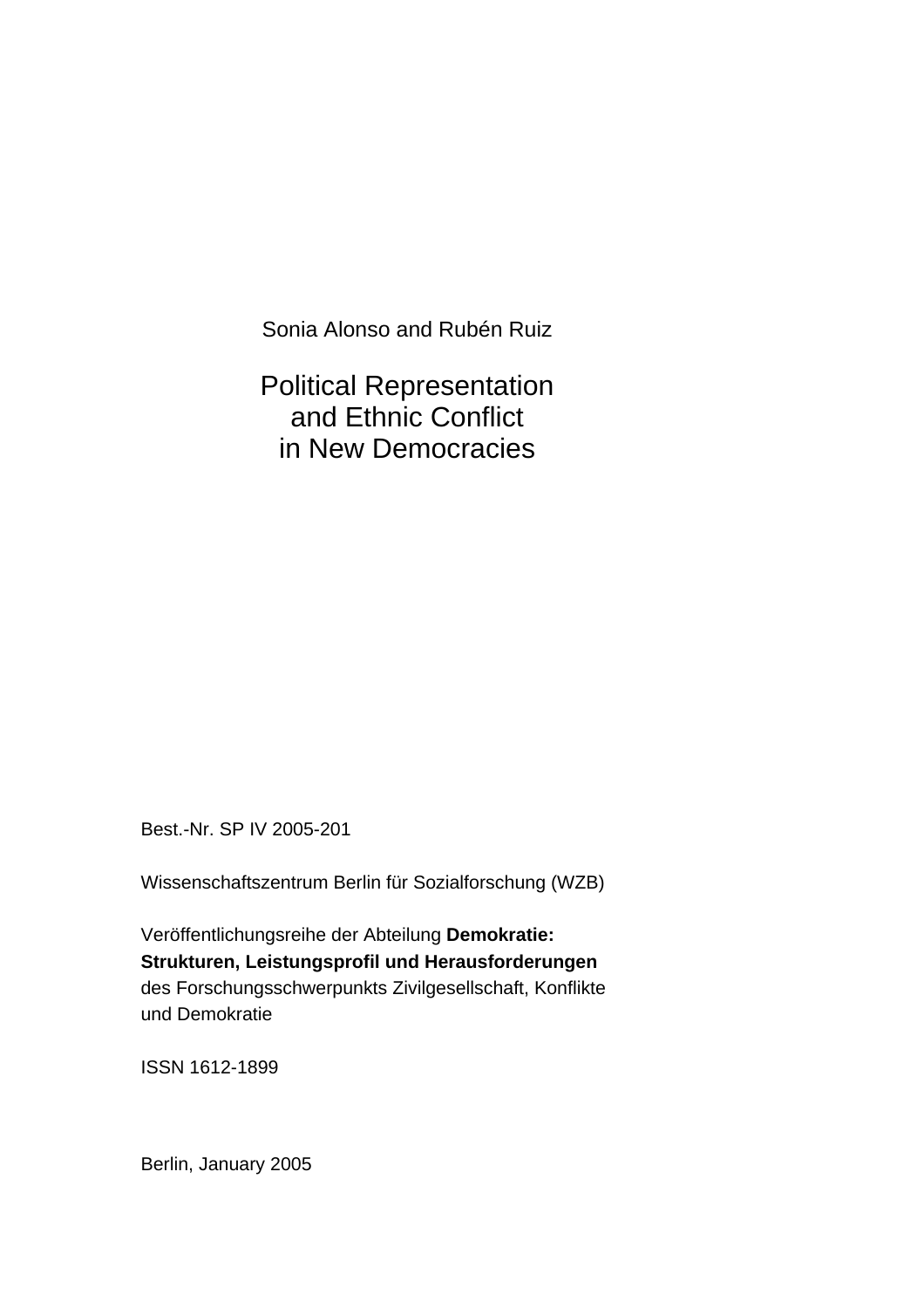*Zitierweise:* Alonso, Sonia, and Rubén Ruiz, 2005: Political Representation and Ethnic Conflict in New Democracies. Discussion Paper SP IV 2005-201. Wissenschaftszentrum Berlin für Sozialforschung (WZB).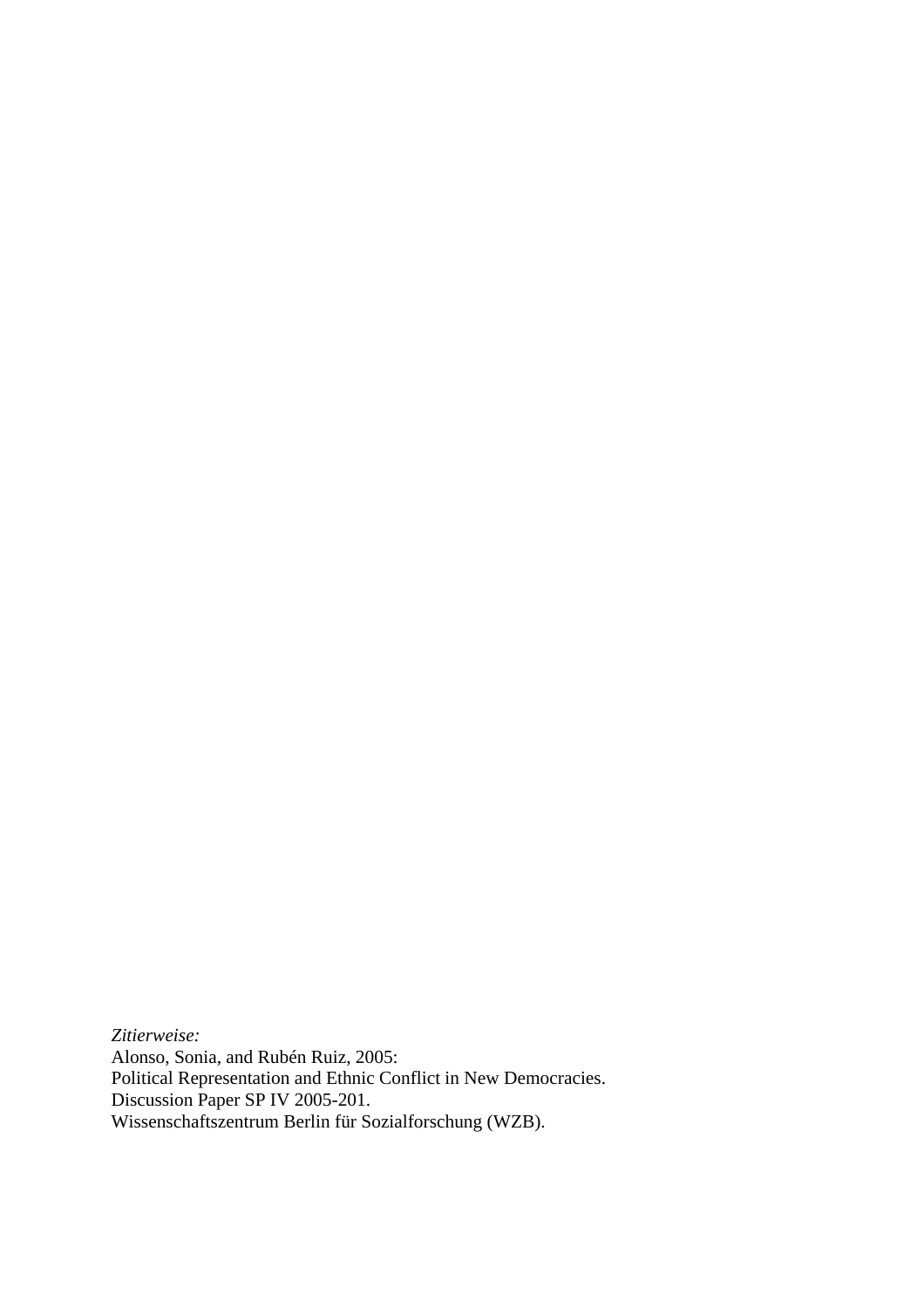## **Abstract**

This paper is an exploratory analysis of the efficacy of parliamentary representation as a means to moderate ethnic conflict in new democracies. We agree with many others that the interests of an ethnic minority group are better protected when the group has access to decision makers, can block harmful government policies, and can veto potentially damaging decisions. Parliamentary representation, however, does not always allow for an effective representation of those who are not in government. Seats in the legislature may be of little use in a parliament where the executive dominates the policy process at all stages. This paper focuses on the new democracies of Eastern Europe and the former Soviet Union between 1990 and 2000. We use the number of parliamentary seats obtained by the ethnic minority group as our main independent variable and the MAR index of ethnic protest and rebellion as our dependent variables. In addition, we employ the system of government (i.e., parliamentary versus presidential) as a proxy indicator of the degree of influence that parliamentary parties have over decision-making. A cross-section-time-series regression analysis shows that the ameliorative effect of parliamentary representation over ethnic conflict is stronger in those legislatures where the ethnic group has effective influence over decision making. It is also shown that representation within national parliaments has no ameliorative effects over violent secessionist conflicts. When the ethnic minority's demands are too radical, parliamentary representation is simply an inadequate instrument.

## **Zusammenfassung**

Dieses Discussion paper enthält eine explorative Analyse der Wirksamkeit parlamentarischer Repräsentation als Mittel, um ethnische Konflikte in neuen Demokratien abzumildern. Wie viele andere Autoren sind wir der Ansicht, dass die Interessen einer ethnischen Minorität besser gewahrt werden, wenn die Gruppe Zugang zu Entscheidungsträgern hat, eine für sie nachteilige Politik verhindern kann und Einspruch gegen politische Entscheidungen erheben kann, die ihr schaden könnten. Die parlamentarische Repräsentation erlaubt jedoch nicht in jedem Fall eine tatsächliche Repräsentation derjenigen, die nicht an der Regierung beteiligt sind. Die Beteiligung an der Legislative durch Sitze im Parlament kann wenig Bedeutung haben, wenn die Exekutive den politischen Prozess auf allen Ebenen dominiert. Dieses Papier bezieht sich auf die neuen Demokratien in Osteuropa und der früheren Sowjetunion im Zeitraum von 1990 bis 2000. Wir verwenden die Anzahl der Sitze im Parlament, über die eine ethnische Minorität verfügt, als die wichtigste unabhängige Variable und nutzen den "Minorities at Risk"- Index (MAR) zu ethnischem Protest und ethnischen Unruhen für unsere abhängigen Variablen. Außerdem nutzen wir das Regierungssystem (d. h. parlamentarisches versus präsidentielles) als Ersatzindikator für das Ausmaß des Einflusses, den parlamentarische Parteien auf politische Entscheidungen haben. Eine Cross-section-time-series-Regressionsanalyse ergibt, dass der positive Effekt der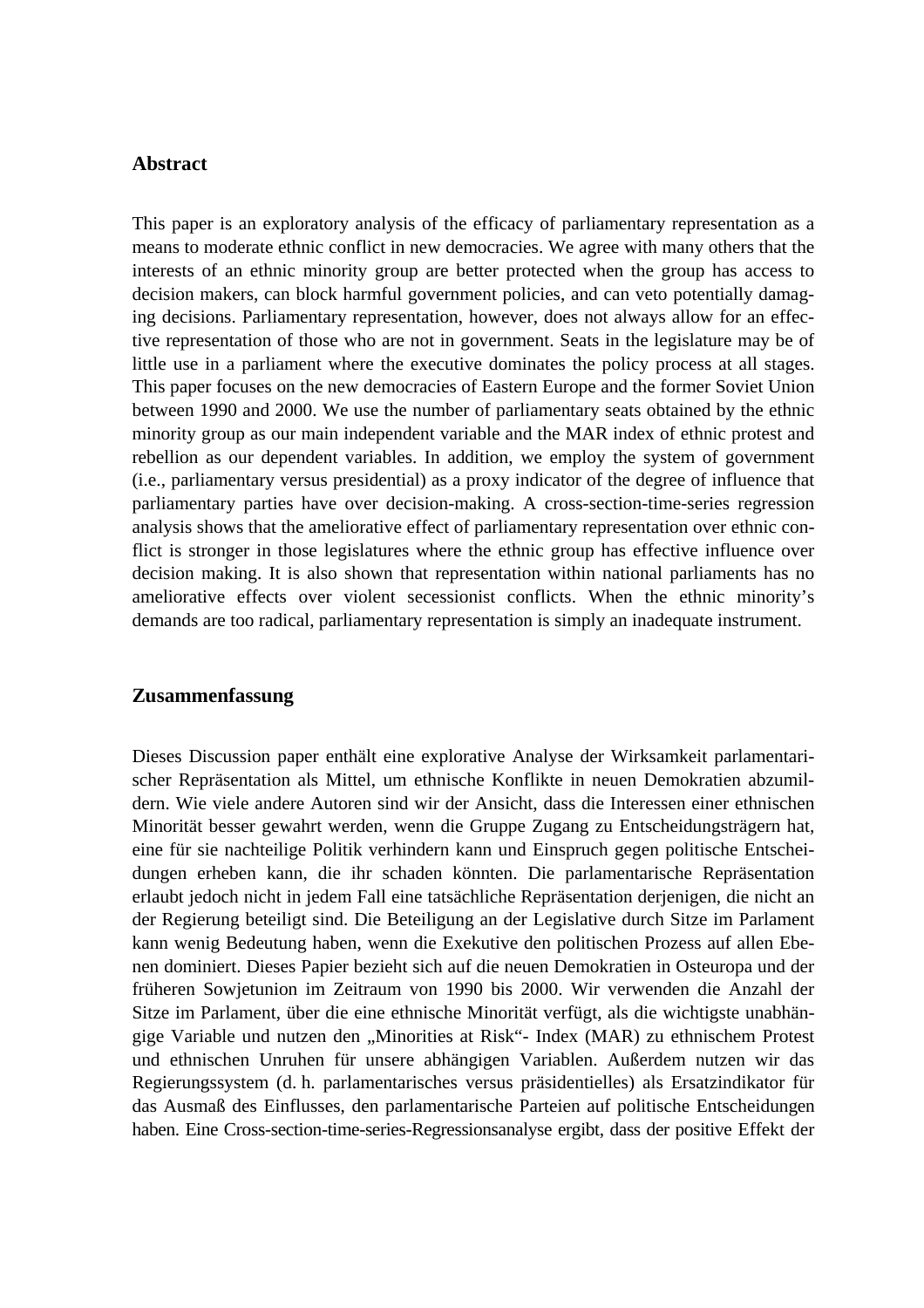parlamentarischen Repräsentation auf ethnische Konflikte in jenen Legislativen stärker ist, wo die ethnische Gruppe einen wirkungsvollen Einfluss auf politische Entscheidungen hat. Es zeigt sich weiterhin, dass die Repräsentation in nationalen Parlamenten keine positive Wirkung auf gewalttätige Unabhängigkeitskonflikte hat. Wenn die Forderungen einer ethnischen Minderheit zu radikal sind, stellt die parlamentarische Repräsentation kein adäquates Mittel mehr dar.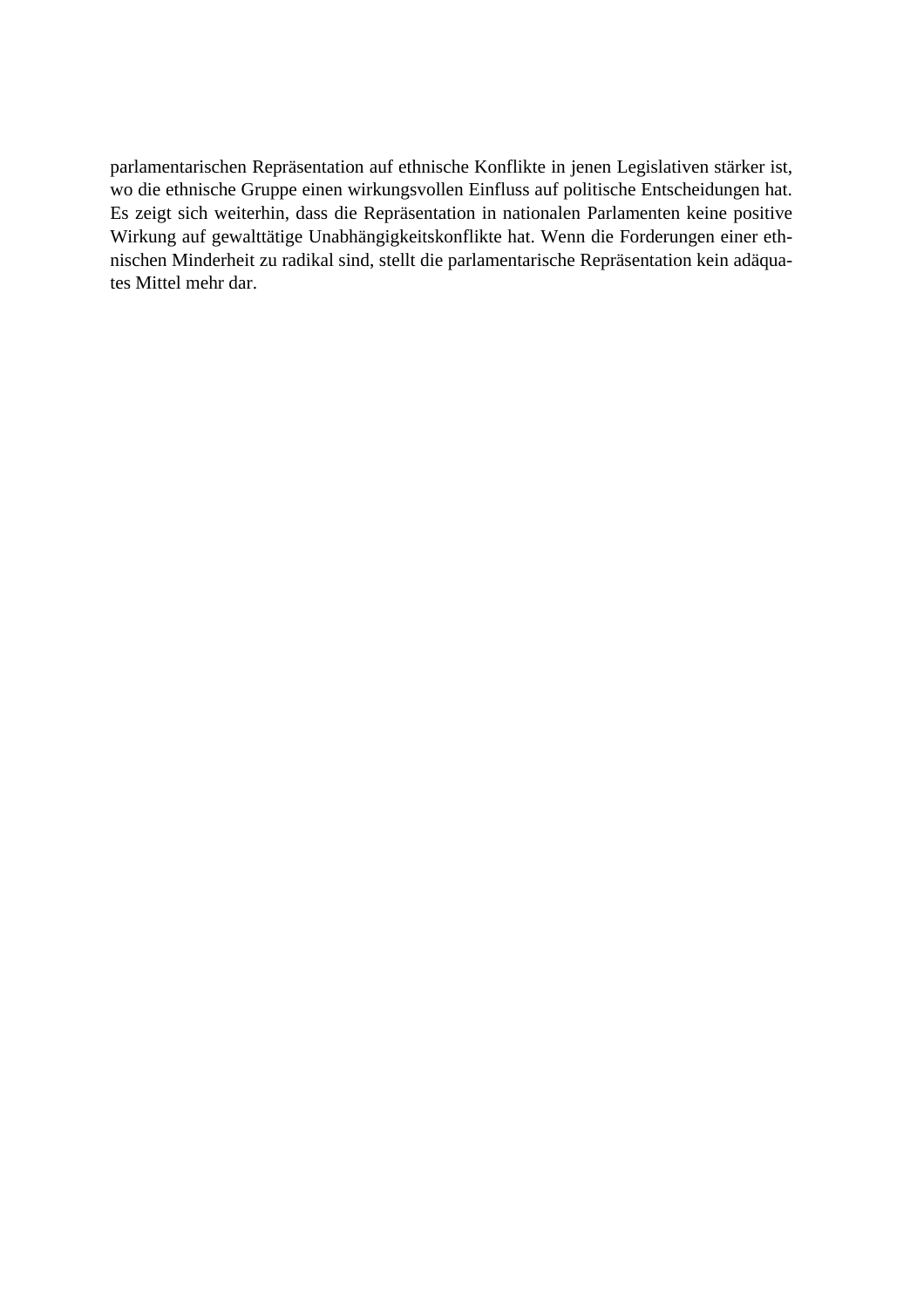## **Political Representation and Ethnic Conflict in New Democracies**[1](#page-4-0)

## **Introduction**

 $\overline{a}$ 

Democratization, by definition, entails devolution of power from the state to society. As such it opens a window of opportunity for the expression and mobilization of old and new grievances, among them ethnic ones. Democratization and ethnic conflict are in fact empirically correlated phenomena. Periods of democratization are usually accompanied by an increase in the levels of ethnic conflict (Horowitz 1985; Roeder 1991, 1999; Skalnik Leff 1999; Snyder 2000). Managing ethnic conflict is therefore a fundamental aspect of a successful transition to democracy and a subject of heated academic debate.

This paper is an exploratory analysis of the efficacy of parliamentary representation as a strategy to moderate ethnic conflict in new democracies[.2](#page-4-1) A widely made argument in the literature holds that an appropriate way to deal with ethnic conflict is to make institutions more accessible to minority groups. There are many ways of making a political system more accessible. One route is facilitating the representation of ethnic minorities in national parliaments. The proponents of this view argue that parliamentary representation gives ethnic minorities a voice in decision-making processes. This allows their participation in the political game and, as a consequence, offers the ethnic group incentives to abandon extra-institutional action strategies. Higher levels of representation "endear [ethnic groups] sufficiently to the regime to prevent them from using extreme measures to resist the ethnic status quo" (Cohen 1997, p. 613).

Having a voice within the system does not imply direct participation in decision-making. Is gaining a voice a good enough access strategy to moderate ethnic conflict? Clearly,

<span id="page-4-0"></span><sup>1</sup> We would like to thank Thomas Cusack, José María Maravall, James Fearon, Ignacio Sánchez-Cuenca, Abel Escribá, José Fernández, Ignacio Lago, and the colleagues at the research unit DSPC of the Social Science Research Center Berlin for their comments and suggestions. They are not responsible for any mistakes this paper may contain.

<span id="page-4-1"></span><sup>2</sup> New democracies are those regimes that have recently moved from dictatorship to democracy, that is, to a regime in which the political leadership is chosen through competitive elections. We do not intend to enter the academic debate about consolidated vs. unconsolidated democracies or to discuss the unsolved question of when a democracy can be considered a consolidated democracy. The term *new* simply emphasizes the time dimension, the fact that these are recently established democracies (in most cases, less than 15 years old). Therefore, all of them have gone through no more than five electoral and legislative periods and the process of institutionalization is still in its early stages, despite the considerable differences between countries in this respect.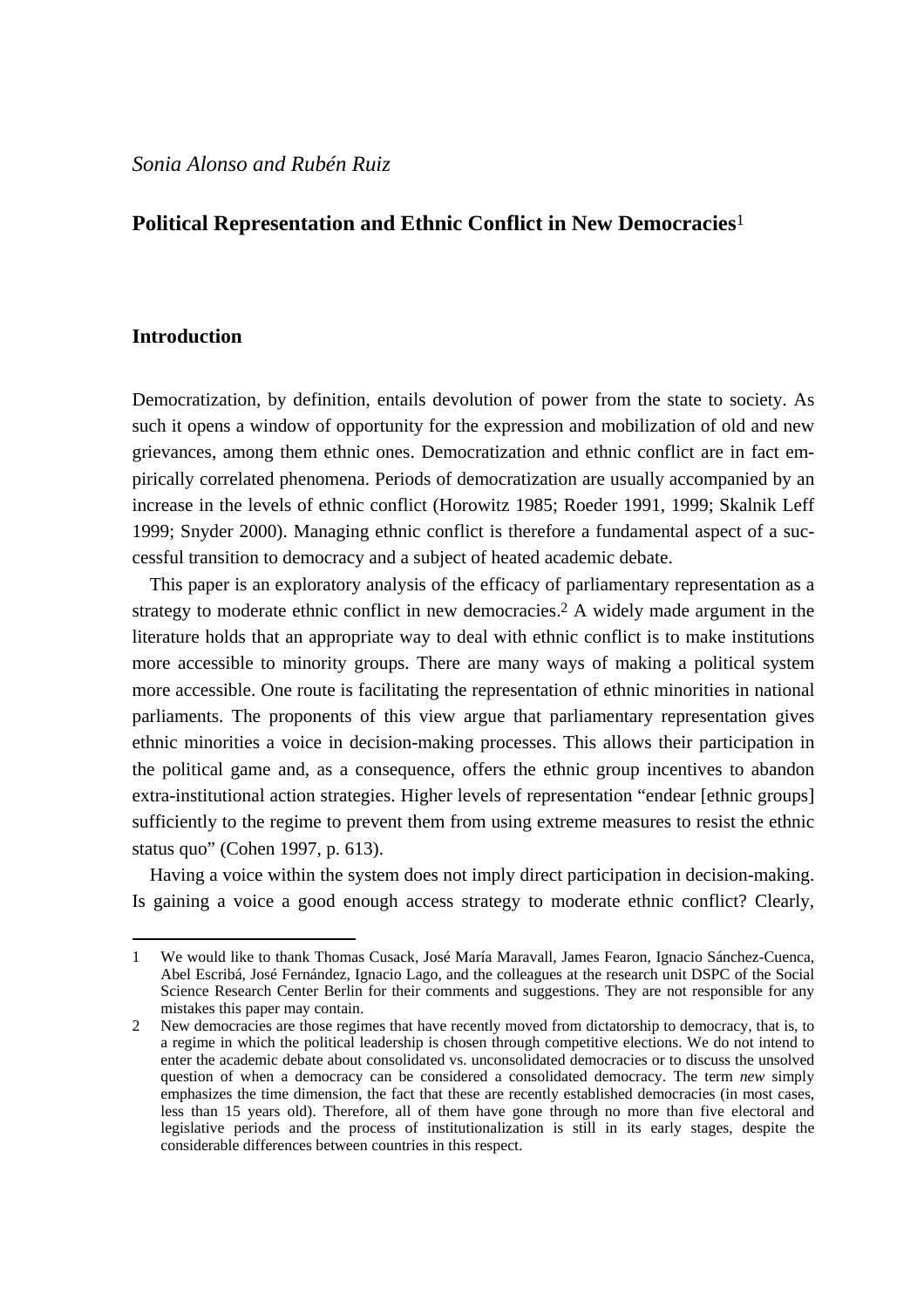obtaining representation in parliament falls short of the power-sharing arrangements defended by authors such as Lijphart (1984), based on the establishment of inclusive and partitioned decision-making mechanisms, such as consociationalism and federalism. [3](#page-5-0) Our aim is therefore a modest one. We will focus our analysis on parliamentary representation. We will not discuss power-sharing institutional arrangements, which are qualitatively different in the sense that they provide for direct participation in decision-making.

Allegedly, the most direct way to make parliaments more accessible to ethnic minorities is to establish proportional electoral systems. This maximizes the ethnic groups' probability of obtaining parliamentary seats. The recipe is straightforward: the establishment of proportional electoral systems will contribute to the moderation of ethnic groups' action strategies by allowing increased access to the political system. We believe that the case for proportional electoral systems has been overstated for two reasons. First, proportionality does not necessarily lead to higher levels of representation of ethnic minorities. Second, higher levels of representation in parliament do not automatically lead to a moderation of ethnic conflict. We agree that the interests of an ethnic group are better protected when the group has access to decision makers, when the group can block harmful government policies and veto potentially damaging decisions (Saideman et al. 2002, p. 106). Parliamentary representation, however, does not always allow for an effective representation of those who are not in government. In other words, being in parliament is no guarantee that the ethnic group is able to access decision makers, block government policies and veto decisions that go against its interests. The argument needs to take into account how much influence on policy making different legislatures allow for.

This paper focuses on the new democracies of Eastern Europe and the former Soviet Union. There are two reasons for this. First, this region has been a laboratory of institutional designs after the demise of Communist regimes. This provides us with a large measure of variation in institutions. This variation facilitates the exploration of political representation's impact on ethnic conflict. Second, this is a region with a high incidence of ethnic conflict during the democratization process, which started in 1989–1990, where outcomes differed dramatically.

In the first section of the paper we discuss critically the existing quantitative studies that have analyzed the effects of institutional arrangements on ethnic conflict. In the second and third sections we present our hypotheses and describe the measurement of the variables used in our analysis. The empirical results are put forward and discussed in the fourth and fifth sections. Finally, we present the conclusions that flow from this analysis.

<span id="page-5-0"></span><sup>3</sup> There is no agreement, however, about the efficacy of power-sharing arrangements to solve ethnic conflict. Many researchers believe that these arrangements institutionalize conflict and, by so doing, get it worse, not better (Roeder 1999; Snyder 2000; Ross 2000; Bunce 1999; Skalnik Leff 1999; Brubaker 1996).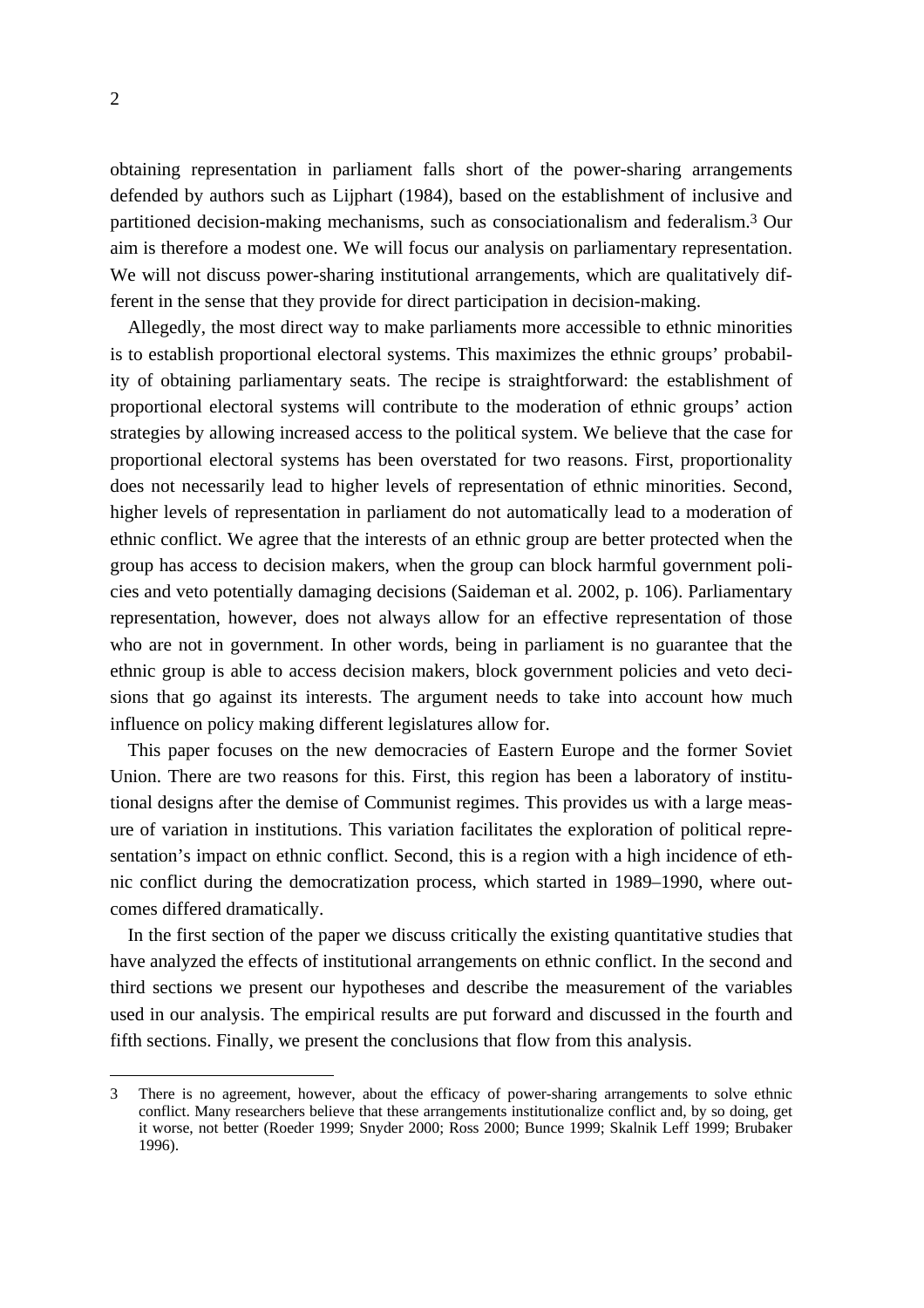## **The Effects of Institutions on Ethnic Conflict**

Following Gurr, we understand ethnic conflict as any extra-institutional action by which groups that define themselves through ethnic criteria make claims against the government, or other political agents, on behalf of their group interests (Gurr 1993, p. 349). Following the *Minorities at Risk* dataset criteria, we define ethnic groups as non-state groups that share a communal identity and have "political significance" as a result of their status and political actions. The bases of communal identity include shared language, religion, national or racial origin, common cultural practices, and common territory. To have political significance means that the group collectively suffers, or benefits from, systematic discriminatory treatment and that the group is the basis for political mobilization and collective action in defense or promotion of its self-defined interests.

The thesis according to which the presence of ethnic minority groups in national parliaments has a moderating effect on the levels of ethnic conflict has been buttressed by several quantitative studies (Cohen 1997; Saideman et al. 2002; Reynal-Querol 2002). These studies use the type of electoral system as their independent variable to find an empirical pattern: proportional electoral systems are related to lower levels of ethnic conflict. In order to explain this result, the authors of these studies assume that proportional systems are synonymous of higher levels of parliamentary representation or, at least, of a higher probability of obtaining such representation. By incorporating such an assumption, these authors explain their empirical result as follows: under proportional systems, ethnic minority groups are more likely to get representation in parliament and this, in turn, moderates their extra-institutional actions. [4](#page-6-0) The policy recommendation for multi-ethnic democratizing countries is clear: if they want to see less conflict, they should establish a proportional electoral system.

Eastern European countries, however, do not seem to have paid much attention to this recommendation. If parliamentary representation really has such beneficial effects over ethnic conflict, we wonder why a majority of countries in the region have chosen a mixed electoral system, combining parliamentary representation with single-member districts. Some argue the reason for this is that this combination gives everybody a fairer chance to

<span id="page-6-0"></span><sup>4</sup> Here are a few examples:

<sup>&</sup>quot;Proportional type institutions are more effective than majority type institutions as democratic instruments in overcoming ethnic conflict" (Cohen 1997, p. 629).

<sup>&</sup>quot;Democracies with proportional representation systems have much fewer ethnic conflicts of both types [rebellion and protest]" (Saideman et al. 2002, p. 17).

<sup>&</sup>quot;The doctrine emphasizes almost in unison that in societies which are nationally, culturally and ideologically heterogeneous, the proportional principle is the best option" (Goati 2000, p. 66).

<sup>&</sup>quot;It so happens that the proportional system has a lesser probability of rebellion that the majority system [...] The level of representation of the population is a key element in preventing ethnic civil war" (Reynal-Querol 2002, p. 35).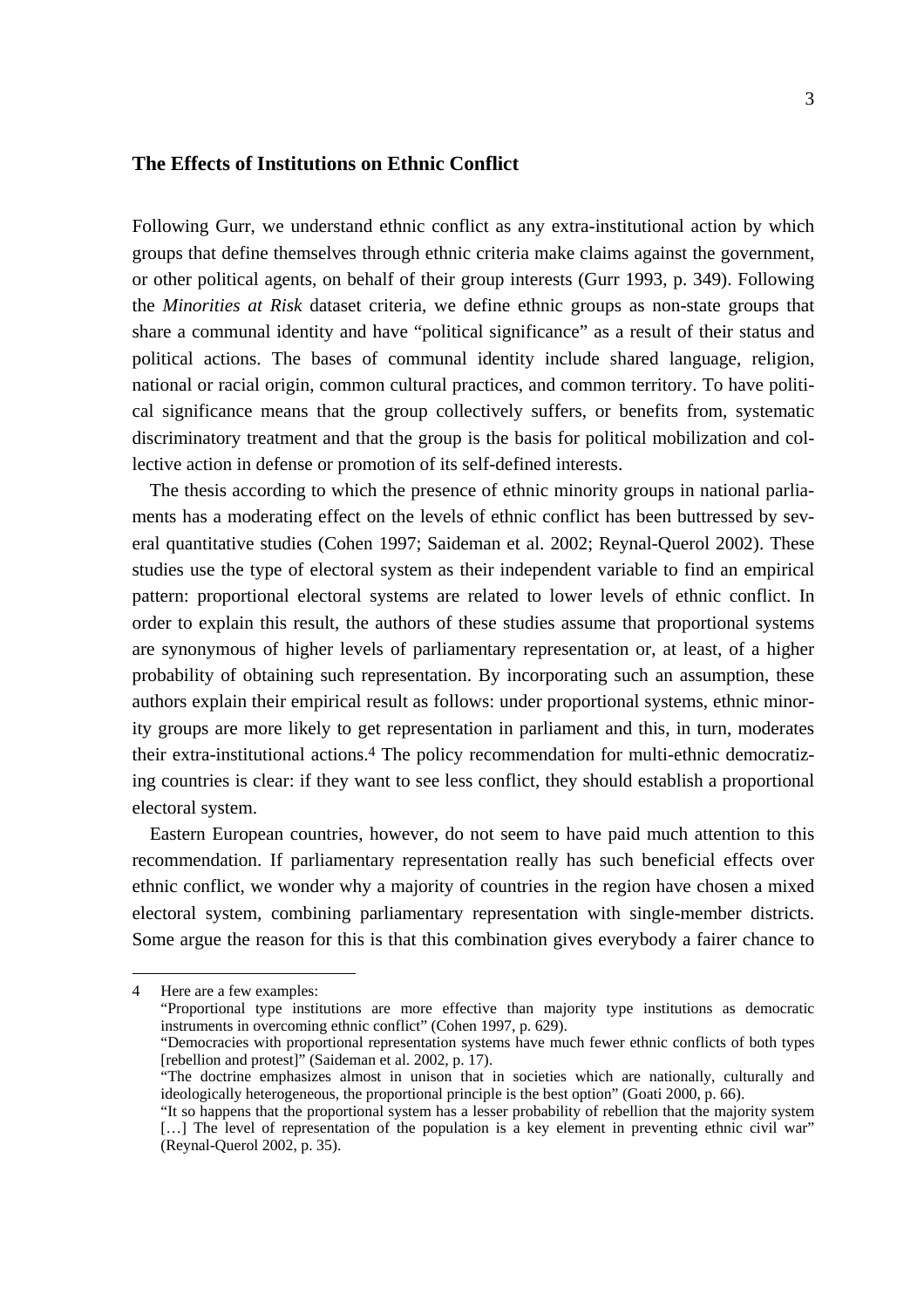compete and, therefore, maximizes the political inclusiveness of the system (Birch 2000, p. 9).

There are two reasons for questioning the moderating effects of proportional representation on ethnic conflict. First, it is not true that ethnic minority groups are always better off under proportional representation systems. One example suffices to see why. An ethnic minority that is geographically concentrated in one region and clustered around one ethnic party will be better off if the electoral system is majoritarian. The group's chances of obtaining seats will then be enhanced. It is therefore not correct to assume that proportional representation systems always bring about higher levels of representation. We will not use the electoral system as a proxy indicator for the level of representation. A superior indicator is simply the number of parliamentary seats obtained by ethnic parties in each legislature. It could be argued that by focusing on the number of parliamentary seats actually obtained by the ethnic party we are unable to analyze the effects of the *possibility* of obtaining seats on the levels of ethnic conflict. But, is it the *possibility* of obtaining seats or is it the number of seats actually obtained that reduces the levels of conflict? It is hard to believe that it is just the *possibility* of obtaining seats that moderates ethnic groups. After all, one only believes in the quality of a certain institutional design if it lives up to its expectations. The introduction of the electoral system as a variable in our analysis will enable us to assess this point.

Second, according to the studies mentioned above, parliamentary representation is attractive for ethnic groups because it allows them to have a voice within the system. When minority groups have no chances of obtaining seats in parliament, they may show hostility towards the rules of the game and this may, in turn, lead to the groups' withdrawal from the electoral competition and their engaging in confrontational action strategies against the government and the state (Goati 2000, p. 66). This explanatory mechanism rests on two assumptions that are, at best, doubtful. First, it assumes that parliamentary representation always gives the ethnic minority group effective influence over decision-making processes. Second, it takes as given that ethnic groups are internally homogeneous and that the moderation of the few is the moderation of the entire group. In other words, the ethnic groups' demands, action strategies, and internal dynamics are considered unimportant in the analysis of the institutional effects over ethnic conflict.

Seats in parliament are not always an effective way of influencing political decisionmaking. Imagine that the ethnic party representing a particular minority group obtains representation in the national parliament. If the party is in the opposition, seats will be of little use in a parliament where the executive dominates the policy process at all stages. In this situation, only participation in government would allow for, though by no means guarantee, participation in decision-making processes. However, when minorities in the legisla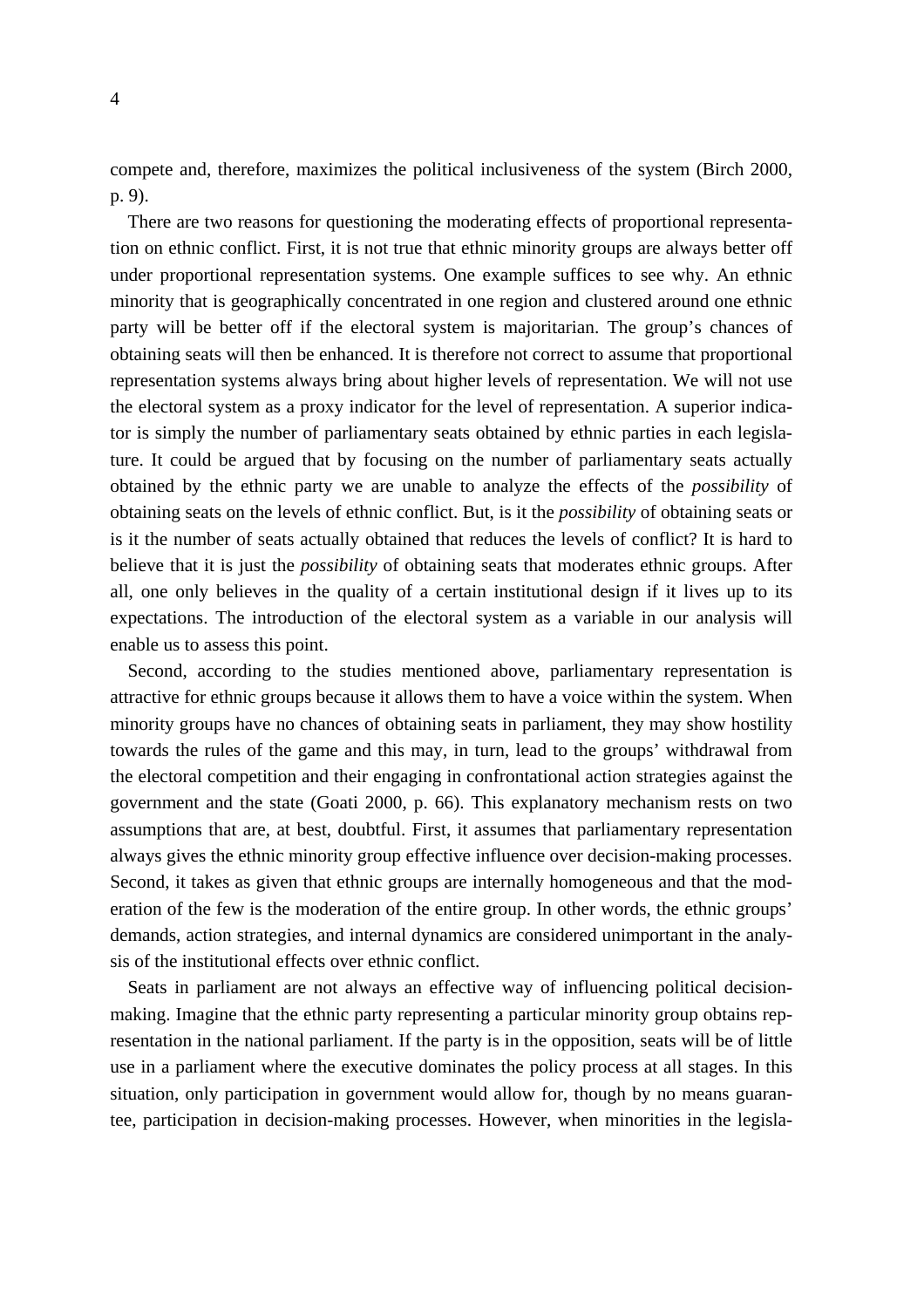ture have a real chance of influencing decision making and of forcing the executive to bargain and to pull back when necessary, the moderating effect of representation over ethnic conflict seems more plausible.

The influence of the opposition in decision making is in part derived from the constitutional definition of government formation: under presidentialism there is a clear, definitional separation of powers between the executive and the legislative. It is a system of mutual independence, in contrast to parliamentarism where the legislative and the executive are mutually dependent. In principle, therefore, only presidentialism allows the parliament to be autonomous from the executive, and even to legislate against the executive's (the President's) will.<sup>5</sup> According to Saideman et al., minority ethnic groups are more secure under presidential systems since the separation of powers protects minorities from the absolute majorities of parliamentary systems and, in consequence, from the imposition of the executive's will on the parliament (Saideman et al. 2002, p. 110). This argument is flawed. It takes for granted that all presidential systems are based on a clear separation of powers. Shugart and Carey (1992) showed long ago that there are important differences among presidential systems. These differences are based on the powers constitutionally granted to the president. Shugart and Carey are right to note that strong presidents may render parliaments powerless to influence, or veto, the executive. There are many instances of presidents endowed with the capacity to initiate legislation and with the exclusive right to initiate legislation in some areas. Moreover, some presidents also have decree-power. This means that they are constitutionally able to unilaterally alter the status quo. In such an institutional context no group in the legislature, not even the majority, can "close the gates" to a presidential initiative made by decree (Cheibub and Limongi 2002). In the most extreme cases, the legislative powers of the parliament may be usurped by the president (Shugart and Carey 1998, p. 2). Russia would be an example among the Eastern European and former Soviet Union countries. This is what leads Shugart and Carey to conclude that minority representation in presidential systems is more symbolic than in parliamentary ones because of the dominance of presidents over the nomination process and dealings with the rest of the cabinet (1998, p. 2).

At the same time, there is also variation among parliamentary regimes. First, there are many instances of parties being forced to form coalition governments in order to get a parliamentary majority to back a particular government. Single-party majorities are not an intrinsic feature of parliamentary systems. Second, even under conditions of single-party majority governments, legislative committees may have considerable powers in parlia-

<span id="page-8-0"></span><sup>5</sup> The consequences of this for government and regime stability need not concern us here. It is the consequences for ethnic conflict that are of interest to us.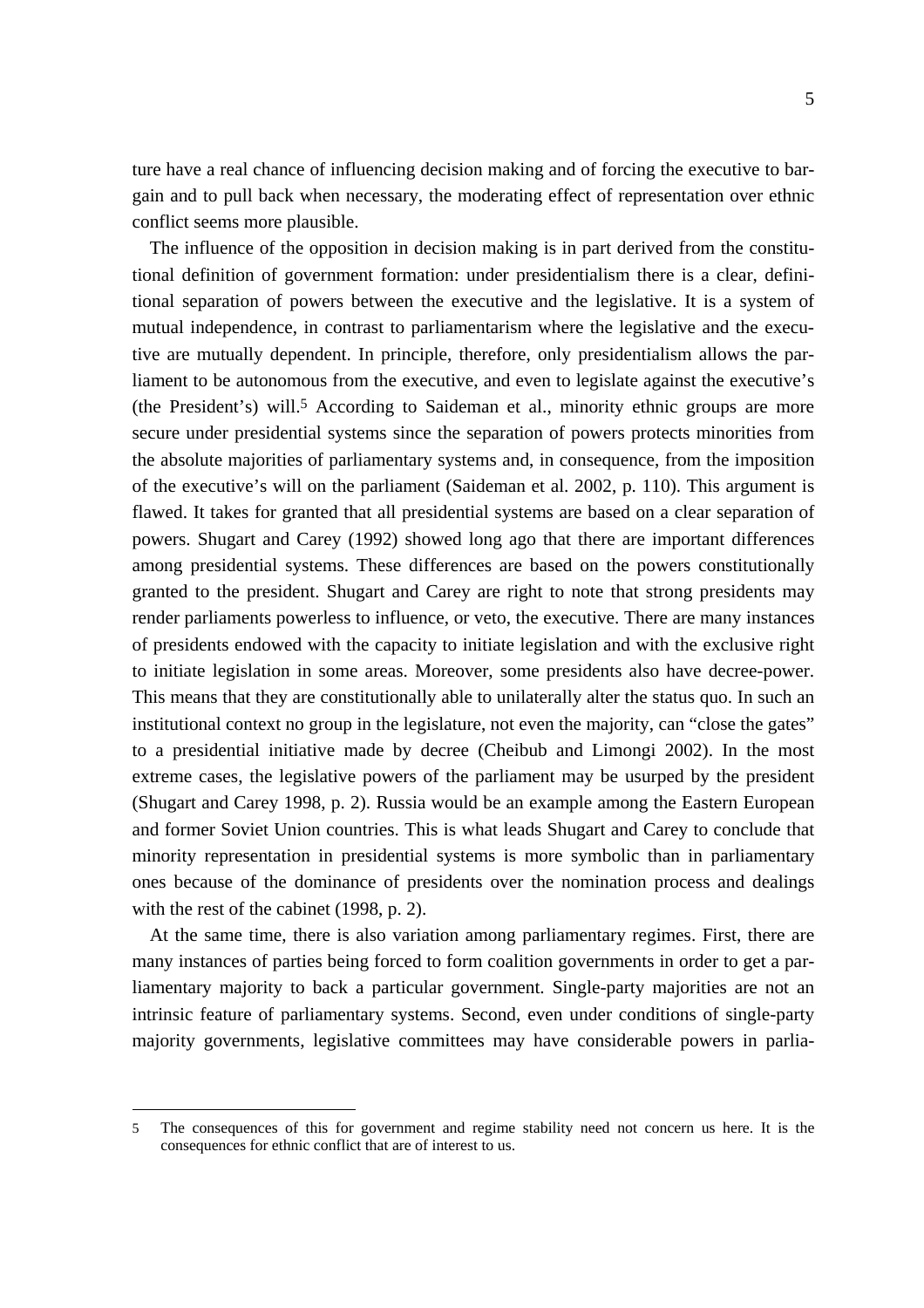mentary assemblies and may erect barriers to the executive agenda. Parliamentarism is not necessarily synonymous with executive-imposed legislation (Cheibub and Limongi 2002).

Our main hypothesis is that ethnic conflict will only be moderated through representation in those cases where the minority groups in the legislature have a real chance of influencing decision making. In other words, minority groups in parliament should have access to decision makers and should be able to block harmful government policies and veto potentially damaging decisions. In Eastern Europe and the former Soviet Union, it is possible to use the constitutionally defined system of government (the presidential-parliamentary distinction) as a proxy for effective versus ineffective influence on decision making. Presidential systems in the region are not pure systems. There is no real separation of powers between the executive and the legislative, as in the case of US presidentialism. [6](#page-9-0) Presidents have the capacity to initiate legislation and even to govern by decree. This often renders parliaments powerless to counteract the executive. On the other hand, legislative committees across the region's parliamentary systems are remarkably strong. According to Gungor, they have developed into important independent sources of information and are active participants in the legislative process possessing the ability to introduce new bills with remarkable high success rates (2004, p. 21). In Gungor's words, "the ability of the opposition to block the executive through participation in the internal control mechanisms of the parliament […] is the norm in central and eastern European [parliamentary] democracies" (2004, p. 22). Therefore, we will assume that, for this region, parliamentary systems allow for effective representation while semi-presidential regimes do not.

The type of demands advanced by ethnic minorities is also a relevant factor in order to assess the moderating capacity of representation. What kind of access to the political system are minorities claiming: access to participate in decision-making processes at the centre or access to be able to run their own affairs independently? When the former is the case, the moderation of conflict through parliamentary representation is plausible. When it is the latter, representation in parliament makes little difference to the levels of conflict. Demands for greater autonomy or outright secession are not likely to be moderated with seats in the national parliament. In many cases, the secessionist group refuses to participate in elections until the group's demands are met. Boycotting elections is a confrontational strategy that shows complete rejection of the political status quo. As a matter of fact, the cases of prolonged or bitterly hostile violent conflict in the region are those where ethnic minority groups have systematically boycotted parliamentary elections: Russians from the Transdnistrian region in Moldova, Kosovo-Albanians from Serbia in Yugoslavia; Chechens in Russia; and Abkhazians and Ossetians in Georgia. These ethnic groups have not

<span id="page-9-0"></span><sup>6</sup> In fact, many analysts classify them as semi-presidential systems, in order to differentiate them from pure presidential systems.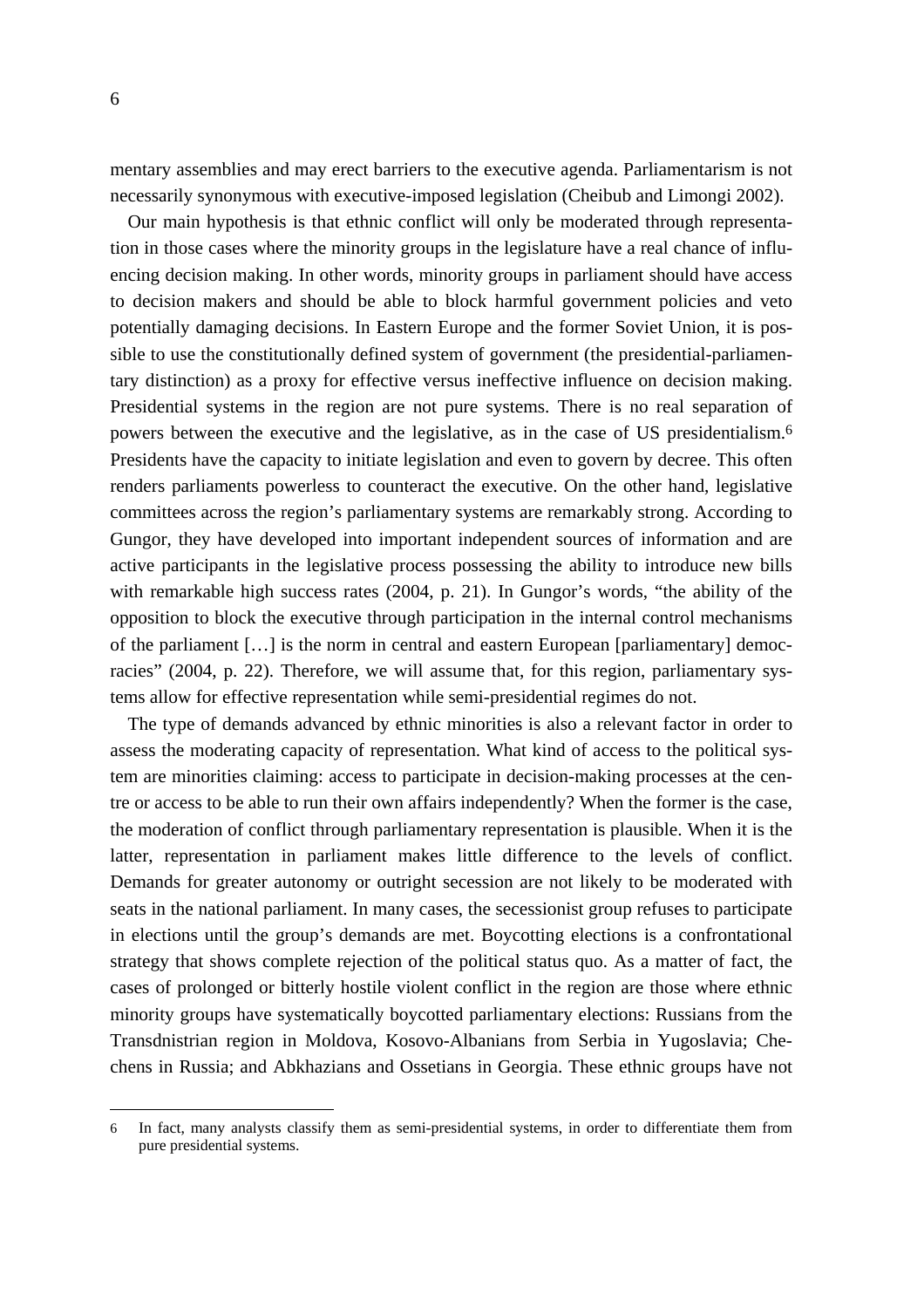achieved representation at the national parliament because they have not even tried to. Here, the absence of representation is not so much the result of institutional barriers but of a consciously designed strategy by the ethnic group. We expect that, in the presence of secessionist demands, there is little that parliamentary representation can do in order to moderate ethnic conflict.

Furthermore, are minorities actively seeking access? There are ethnic minority groups that do not act extra-institutionally despite the fact that they have no presence in the national parliament, as is the case of the Roma minority in many Eastern European countries. These minorities simply do not use any form of protest or rebellion. This is probably related to their weak organizational resources and capacity for group action. Here, again, the absence of representation is not the result of institutional barriers as much as it is the result of collective action problems. In fact, if we look at the ethnic groups in the region, we find that most of them have not obtained parliamentary representation and yet they do not engage in protest or rebellion against the state. The absence of representation is accompanied by high levels of protest and rebellion in only a few cases (see Annex 1). The absence of parliamentary representation is thus the effect of collective action problems and not the cause of increased conflict levels.

Finally, do ethnic minorities speak with one voice? Can we assume that they are unitary political actors? It is not uncommon to find ethnic groups divided into a radical and a moderate faction. Parliamentary representation may then be a double edge sword. On the one hand, it convinces the moderate factions to defend the ethnic minorities' interests from within the system. On the other hand, it further radicalizes the extremist factions, which try to differentiate themselves from the moderates in order to secure their loyalist bases.

To sum up, the moderating effect of parliamentary representation on ethnic conflict seems plausible, but only under certain conditions. First, parliamentary representation will not give ethnic minorities effective influence over decision-making processes unless the parliament is strong relative to the executive. Only then it is reasonable to expect a moderating effect of representation on conflict. Second, before parliamentary representation can have any effect on ethnic conflict minority groups must actively seek participation and influence in decision making. This may not be the case for one of two reasons; either the ethnic minority group has not solved its collective action problems or it has organized around radical demands including a change of the status quo and the use of violence.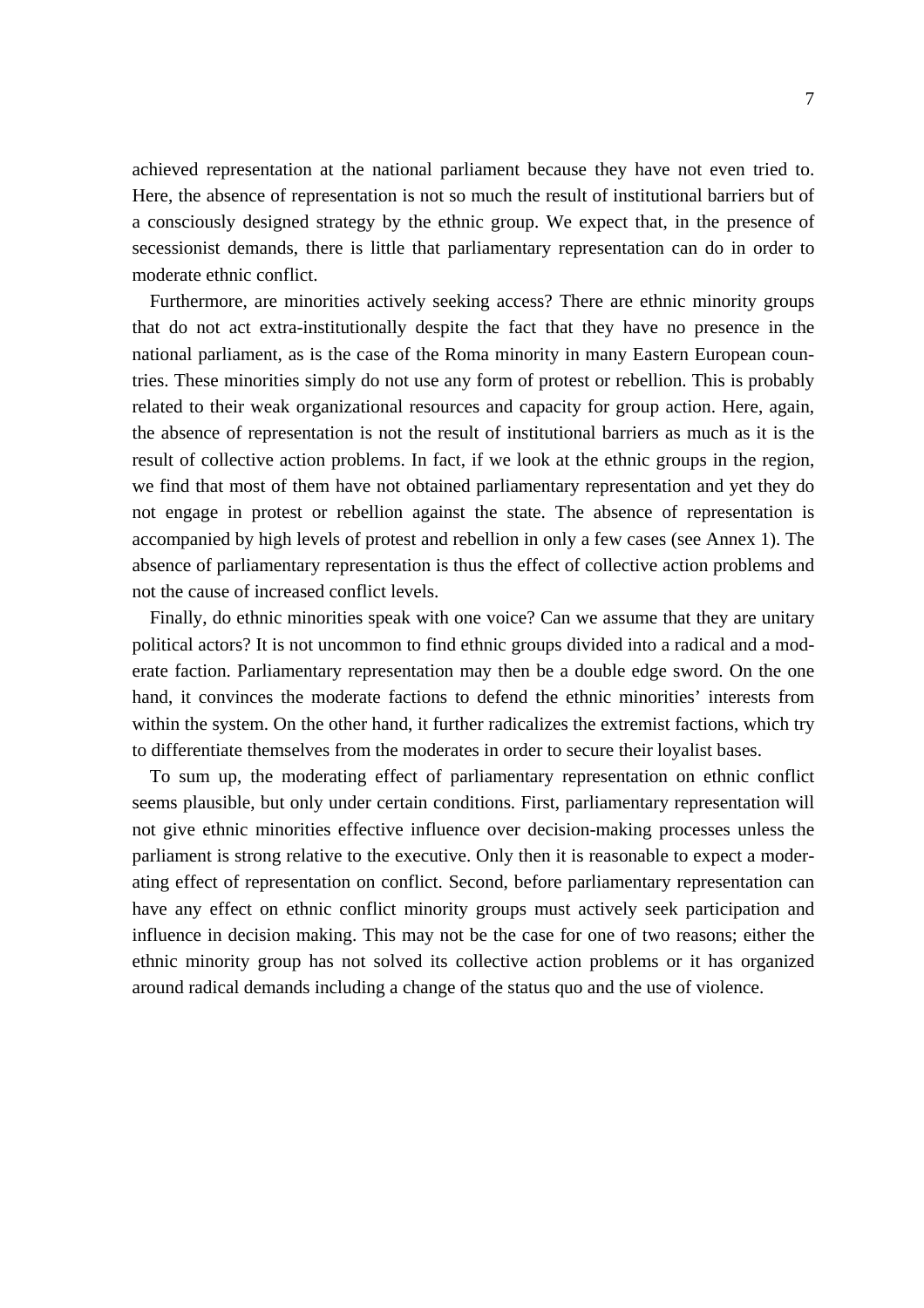## **Hypotheses**

Ethnic conflict can take two different forms: protest and rebellion. Protest aims at forcing the government to redress the minority groups' grievances by means of popular actions and mobilizations; rebellion aims at changing the status quo through the use of violence (Gurr 1993, p. 93). Therefore, protest and rebellion represent different action strategies reflecting, in turn, different types of demands.

Our first hypothesis is that the effect of parliamentary representation on ethnic protest is conditional on the power of the legislature relative to the executive. In those countries where parties in parliament have an impact on decision making, for example through participation in legislative committees, we expect to find a reduction of ethnic protest when the level of representation increases. Otherwise, we do not expect to find an ameliorative effect of representation on ethnic protest.

Our second hypothesis is that the electoral system has no effect on the level of ethnic conflict. Different electoral systems might be better for minorities in different circumstances. Therefore, we do not expect to find that a proportional assignation of seats reduces the levels of ethnic conflict. We think it actually has no direct effect on conflict, be it positive or negative.

Third, we expect representation to moderate ethnic protest but not ethnic rebellion. This is so because ethnic rebellion is driven by demands to change the status quo and turn it into a new distribution of state power. As we explained before, when the ethnic minority's demands are too radical, parliamentary representation is simply too little.

Among the democratizing countries of Eastern Europe and the former Soviet Union, the level of political freedom achieved over time has varied widely. It is likely that this will affect the levels of ethnic conflict. As political freedom increases and the protection of individuals' and groups' political rights is enhanced, we should see less conflict. When the chances to defend the groups' interests from within the system are larger, only the most radical or uncompromising factions within the ethnic groups would then continue with their actions against the government and the state.

Finally, in order to regain their status, those ethnic groups that enjoyed an autonomous political status in the past are more likely to engage in conflict with the state once democratization begins than are those ethnic groups that have never enjoyed autonomous (or even independent) rule.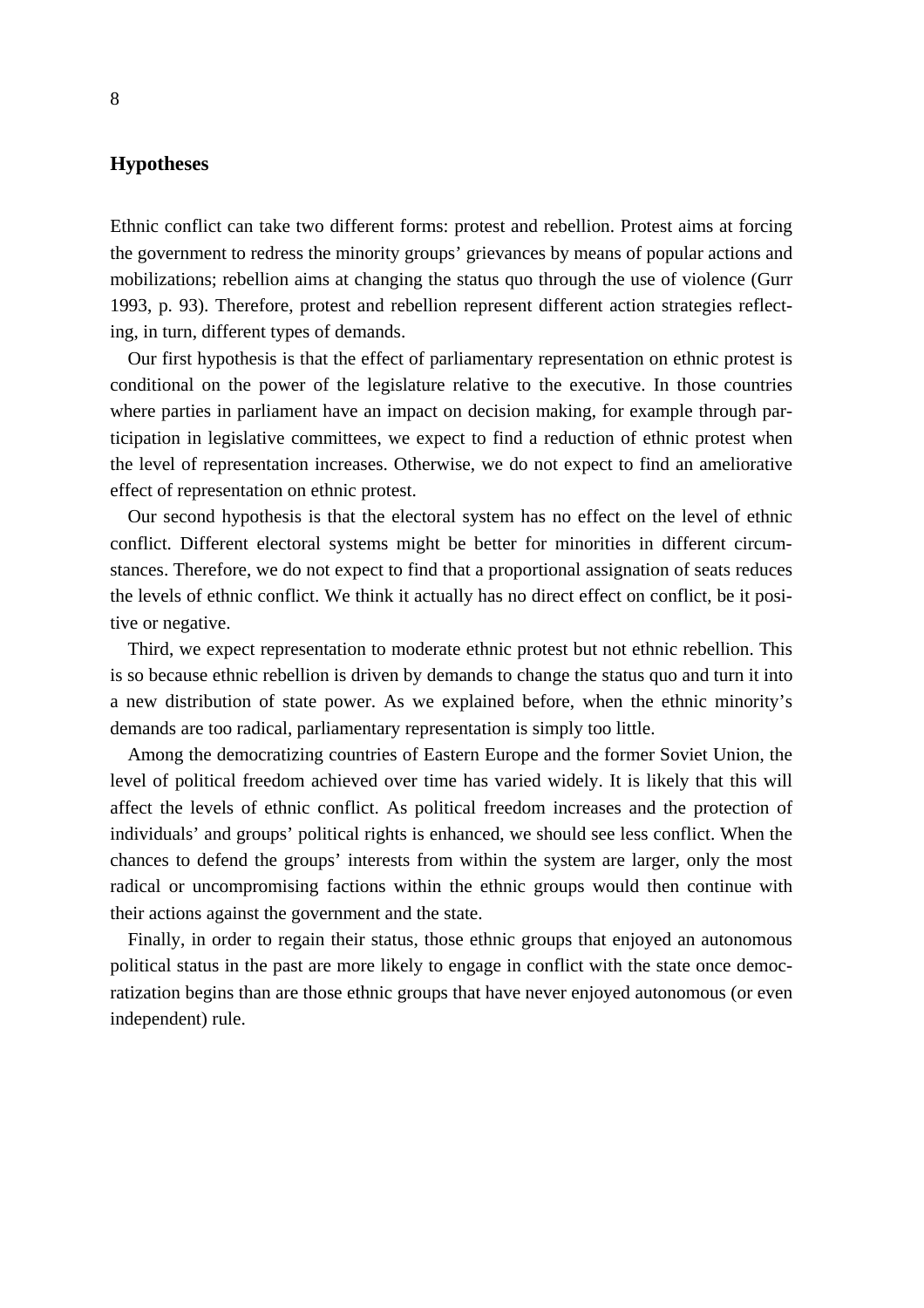## **Measuring the Variables**

Ethnic conflict is measured by two different indexes: the protest index and the rebellion index (*Minorities at Risk* dataset, Phase III)[.7](#page-12-0) The protest index offers an annual measurement of the degree of participation in demonstrations and acts of protest by the ethnic group. This index is graded on a scale that ranges from 0, indicating no protest at all, to 5, indicating generalized demonstrations.[8](#page-12-1) The rebellion index offers an annual measurement of the degree to which ethnic groups oppose the existing *status quo* and organize their demands through confrontations with the state. It therefore reflects the use of violence and armed conflict. The scale ranges from 0, indicating no violent acts, to 7, indicating civil war[.9](#page-12-2) 

The dataset has a cross-section-time-series structure.<sup>10</sup> The cross-section variable is the ethnic minority group and the time variable is the electoral period. There are 44 cross-sections, belonging to 16 Eastern European countries.<sup>11</sup> There are as many electoral periods as national elections between 1990 and 2000 (this number is usually between 4 and 5, depending on the country). The protest and rebellion scores in the dataset are the averages for each minority and each electoral period.

Ethnic protest has been much more common than rebellion in Eastern Europe between 1990 and 2000. In 85% of all observations, the ethnic minorities engaged in protest, as opposed to only 19% of all observations engaging in rebellion. Table 1 offers summary statistics for these variables.

Our independent variables are all centered on institutional and political indicators. Our main independent variable is the number of parliamentary seats obtained by each minority

<span id="page-12-0"></span><sup>7</sup> The *Minorities at Risk* database can be downloaded at www.cidcm.umd.edu/insc/mar/data.htm.

<span id="page-12-1"></span><sup>8</sup> Specifically, 0 represents no protests at all; 1 represents a verbal type of opposition such as putting up posters; 2 symbolic resistance such as blocking roads; 3 demonstrations of up to 10,000 persons; 4 demonstrations of up to 100,000 persons; 5 demonstrations with over 100,000 participants. Thus measured, the protest index depends on the size of the minority. The larger the group is, the more likely that the number of participants in demonstrations will be large. In order to answer to prospective criticisms in this respect we have replicated the regression analysis with a re-codified protest variable in which we have merged the last three index scores  $(3, 4, \text{ and } 5)$  into one single score  $(3)$ , accounting for mass street demonstrations (with no reference to the number of participants). The regression results are nearly the same. On the other hand, the inclusion of ethnic group size in the regression analysis does not contribute to improve the simpler model without the size variable. Its coefficient is not significant, while the other coefficients remain more or less the same.

<span id="page-12-2"></span><sup>9</sup> On the Rebellion scale, 0 represents no violent action at all; 1 occasional terrorist acts; 2 terrorist campaigns; 3 the existence of rebellions at a local level; 4 small scale guerrilla activity; 5 guerrilla activity on a medium scale; 6 on a large scale; 7 civil war.

<span id="page-12-3"></span><sup>10</sup> Our dataset is available on request.

<span id="page-12-4"></span><sup>11</sup> Our dataset only covers those countries in Eastern Europe and the former Soviet Union where legislative elections have been held periodically since 1990 or the fall of the authoritarian regime. Here we are following the criteria used by Przeworski et al. to differentiate between democratic and dictatorial regimes (2000). This restriction excludes countries such as Kazakhstan, Uzbekistan, Turkmenistan, Tajikistan and Kyrgyzstan.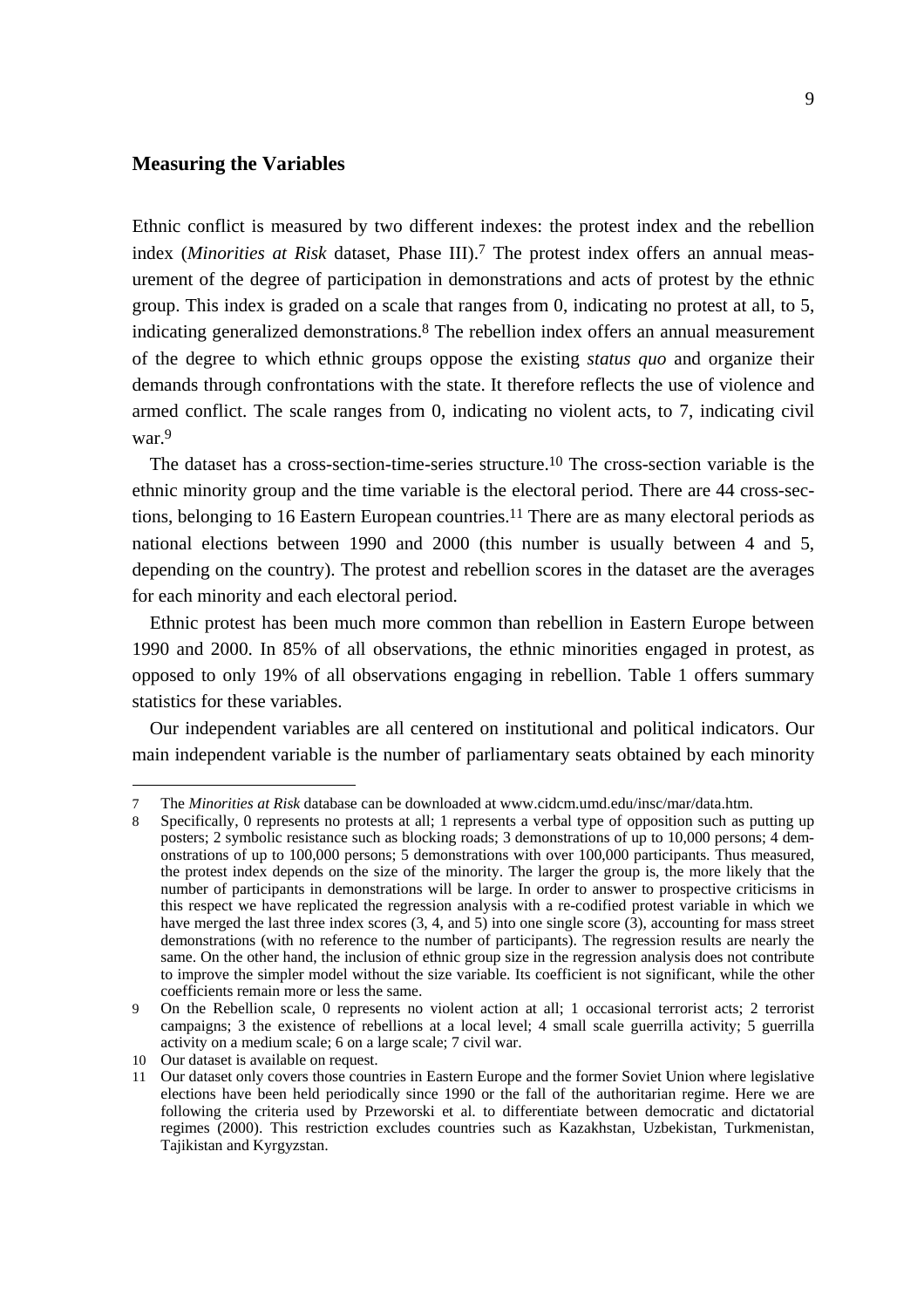group in each legislature since 1990. There are two possible ways to measure this. First, one can code representation as the number of seats obtained by co-ethnic representatives. These can be elected as independent deputies or as members of a political party that may or may not be an ethnic party. Second, one can code representation as the number of seats obtained by ethnic political parties representing particular ethnic groups, ignoring those deputies that do not belong to ethnic parties. Given the fact that in the region under analysis most ethnic representation, if it exists, takes place through ethnic political parties, we have chosen to code representation as seats obtained by ethnic parties. We are fully aware that this methodological strategy would be inadequate for other regions and countries. Summary statistics for this variable are presented in Table 1.

|           | Mean | Standard deviation | Min. | Max. |     |
|-----------|------|--------------------|------|------|-----|
| Protest   | 1.8  | l.l                |      |      | 141 |
| Rebellion | 0.5  | l.4                |      | ┍    | 141 |
| % Seats   | 2.02 | 5.1                |      | 27.5 | 157 |

*Table 1:* Summary Statistics of Ethnic Conflict and Parliamentary Representation

The number of seats is measured as the percentage of the total number of parliamentary seats for each minority and each electoral period (see Annex 1).<sup>12</sup> Whenever one ethnic group achieves parliamentary representation through more than one political party, we add the seats obtained by these parties. For example, if Albanians in Macedonia are represented in parliament by party A with 7 seats and by party B with 2 seats, the value for the Albanians in Macedonia will be 9 seats (1.5% of all seats in parliament). Those groups that have boycotted elections appear in the dataset as having 0 seats.

The system of government is represented by a dummy variable with value 1 for parliamentary systems and 0 otherwise. As detailed above, we assume that parliamentary systems in this context are a good proxy for effective representation. Moreover, there are hardly any cases of single-party majority governments in the region; there are only four between 1990 and 2000. Of the four cases, only one managed to last more than one year in office.[13](#page-13-1)

<span id="page-13-0"></span><sup>12</sup> In those countries where there is bicameralism, the data collected only corresponds to the lower chamber of parliament.

<span id="page-13-1"></span><sup>13</sup> In 1991, Albania elected a majority government led by the APL that only managed to survive one month. A majority government came into power again in 1996 and this time it lasted just 8 months. In Bulgaria the BSP achieved a majority government in 1990 that only survived 3 months and the same situation occurred in 1991 under a UDF government that lasted 13 months. Therefore, the only case that managed to last for a whole year, which is the time unit that we are going to use in this investigation, is the case of Bulgaria in 1991.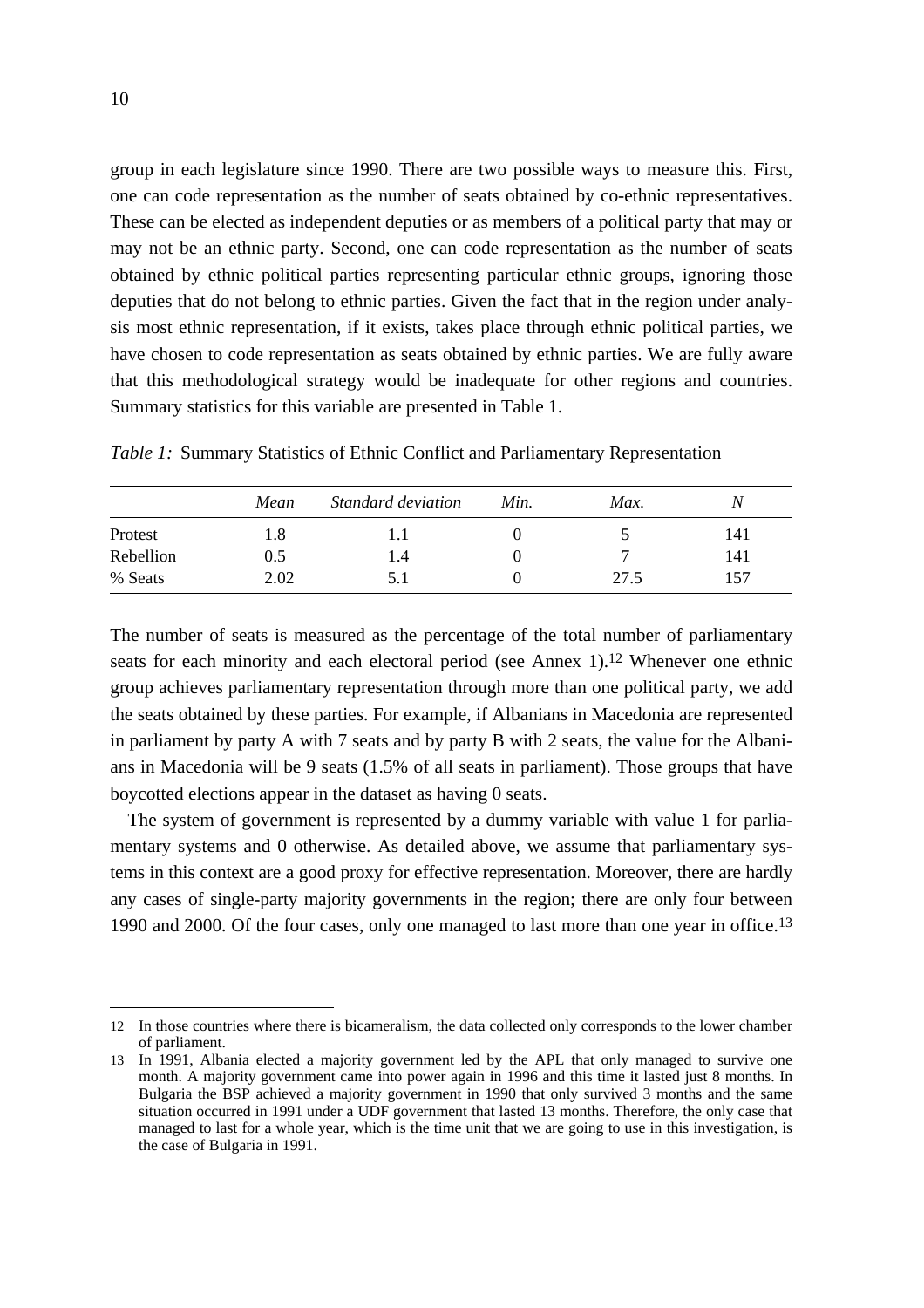This form of parliamentarism enhances the representation of all the parliamentary parties (not just the government parties) and therefore the role of the legislature[.14](#page-14-0)

For the electoral system we employ a dummy variable that has a value of 1 for proportional systems and 0 otherwise. The reason for this is that we are mainly interested in the effect that proportionality has on ethnic conflict. The Freedom House political rights index captures the degree of political freedom by measuring to what extent the system offers voters the opportunity to choose freely among candidates and to what extent the candidates are chosen independently of the state. This index ranges from 1 to 7 (1 represents the highest degree of political freedom and 7 the lowest). Finally, those ethnic minority groups that have had political autonomy in the past are coded as 1 (0 otherwise).

## **Results**

In order to see the effect of parliamentary representation on ethnic conflict depending on the system of government, we use a model that introduces a multiplicative term in our regression equation[.15](#page-14-1) This term is the product of the percentage of seats in parliament and the system of government. The implication is that the regression coefficients that we obtain describe the relationships between the variables as conditional relationships rather than general relationships, as would be the case with the additive model. The main equation that incorporates the conditional effect of parliamentary representation on ethnic conflict is as follows:

$$
EC_{i,t} = \beta_0 + \beta_1 Seats_{i,t} + \beta_2 Parl_{j,t} + \beta_3 Seats_{i,t} * Parl_{j,t} + \beta_4 PR_{j,t} + \beta_5 Fhpol_{j,t} + \beta_6 Auton_{i,t} + EG_{i,t} + e
$$

where:

 $\overline{a}$ 

 $EC_{i,t}$  = Ethnic conflict index (protest, rebellion) for group *i* at period *t*.

*Seats*  $_{i,t}$  = Percentage of seats in parliament for group *i* at period *t*.

*Parl*  $_{i,t}$  = Parliamentary system in country *j* at period *t*.

 $PR_{i,t}$  = Proportional electoral system in country *j* at period *t*.

*Fhpol*  $\mu$  = Freedom House political rights index in country *j* at period *t*.

*Auton*<sub>*i*</sub>, = Autonomy status for group *i* at period *t*.

 $EG_{i,j}$  = Ethnic group *i* at period *t*.

<span id="page-14-0"></span><sup>14</sup> The parliamentary systems in our sample are the following: Albania, Bulgaria, Czech Republic, Hungary, Latvia after 1994, Macedonia, and Slovakia. Following Shugart (1996), we consider Bulgaria and Macedonia as having parliamentary systems because they have presidents that are directly elected but have very limited powers. Unlike Shugart (1996), Metcalf (2000) believes that there are semipresidential regimes in these two countries.

<span id="page-14-1"></span><sup>15</sup> For a defense of interaction terms in multiple regression equations see Friedrich (1982).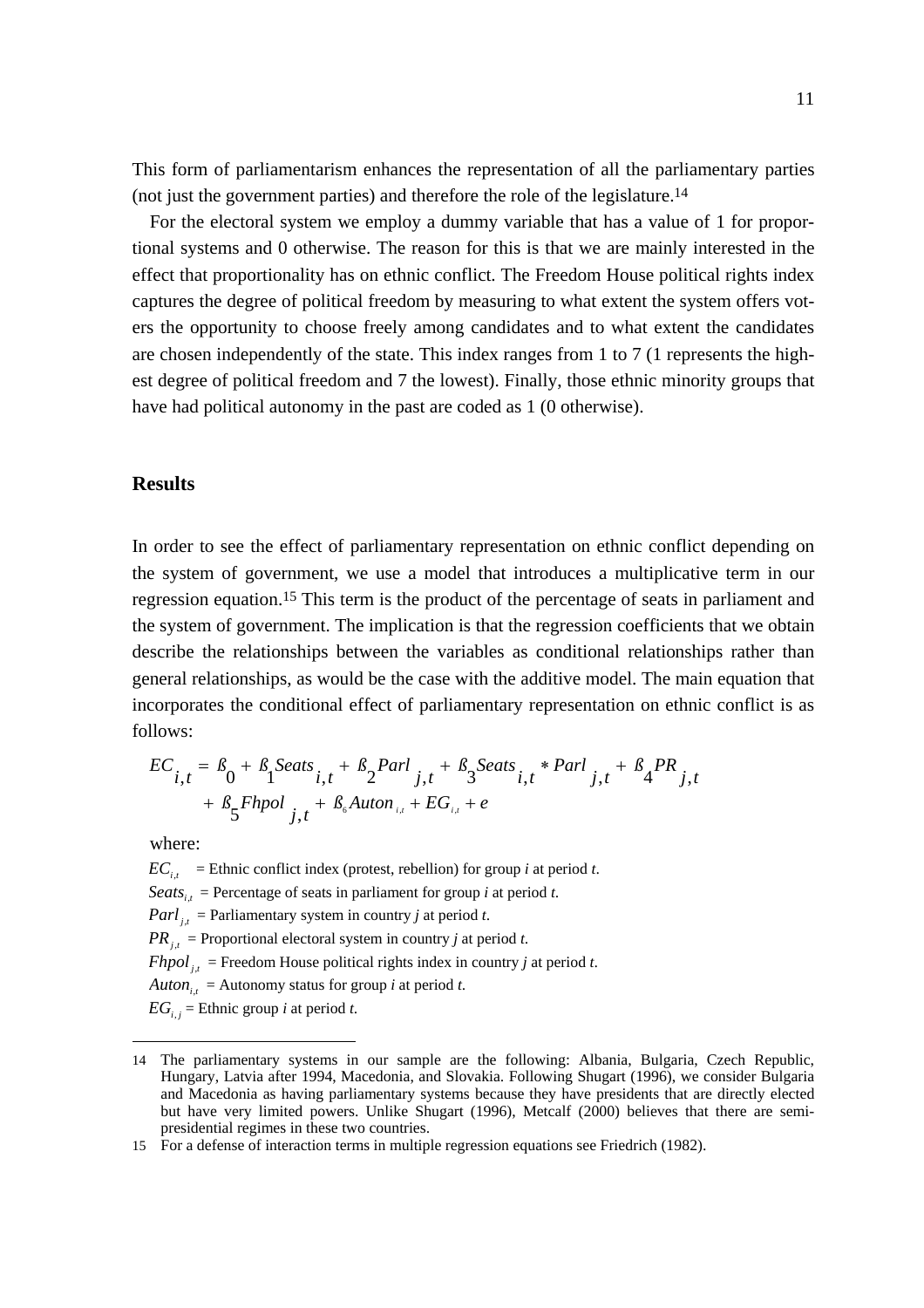$i =$ Ethnic group  $i =$  Country

 $t =$ Time period (i.e., legislative period)

We use a panel data model. Aside from the percentage of seats in parliament and the Freedom House political rights index, the independent variables in the model which capture institutional traits vary very little across time. The presence of the latter along with the fixed effects units (ethnic group dummies) poses an estimation problem. As some analysts have pointed out (Beck and Katz 2001; Kittel and Winner 2002), the inclusion of fixed effects "throws out the baby with the bath water" because of the correlation between the time-invariant variables and the fixed effects. In other words, including fixed effects means that any theoretically interesting independent variable that does not vary temporally cannot be used as an explanatory variable. In our case, most independent variables are institutional variables and, therefore, time-invariant (or nearly time-invariant).

In order to avoid this problem, we use a solution proposed by Plümper and Troeger (2004). This is the fixed-effects-vector-decomposition *(xtfevd)* estimating procedure. This procedure is preferable to the standard fixed effects model when the within variance (the variation across time) is small and the between variance significantly larger,  $16$  which is the case with our data. According to Plümper and Troeger, the *xtfevd* model is reliable when the coefficients obtained with fixed effects and with *xtfevd* are similar but the standard errors differ (they should be smaller with the *xtfevd* estimation procedure).[17](#page-15-1) Results are reported in Table 2.

Although Table 2 reproduces the results for both the standard fixed effects and the *xtfevd* estimation techniques, we describe only the latter. As expected, representation in parliament moderates ethnic protest but not ethnic rebellion. As the number of seats in parliament increases, the level of ethnic protest is reduced. That is, there is supportive evidence for the moderating effects of representation on ethnic protest regardless of the parliamentary or presidential nature of the system, although the effect is very small. If we look at the interaction term, we see that an increase in the level of representation reduces the level of ethnic protest in parliamentary systems to a higher degree than in (semi)presidential ones. Therefore, the ameliorative effect of representation over conflict is stronger in parliamentary systems. There, an increase of 5% in the level of representation would reduce conflict

<span id="page-15-0"></span><sup>16</sup> The within standard deviation of an explanatory variable must be below 0.8 and the between-within variation ratio larger than 2.5 (Plümper and Troeger 2004, p. 14).

<span id="page-15-1"></span><sup>17</sup> See Plümper and Troeger 2004, p. 17-18.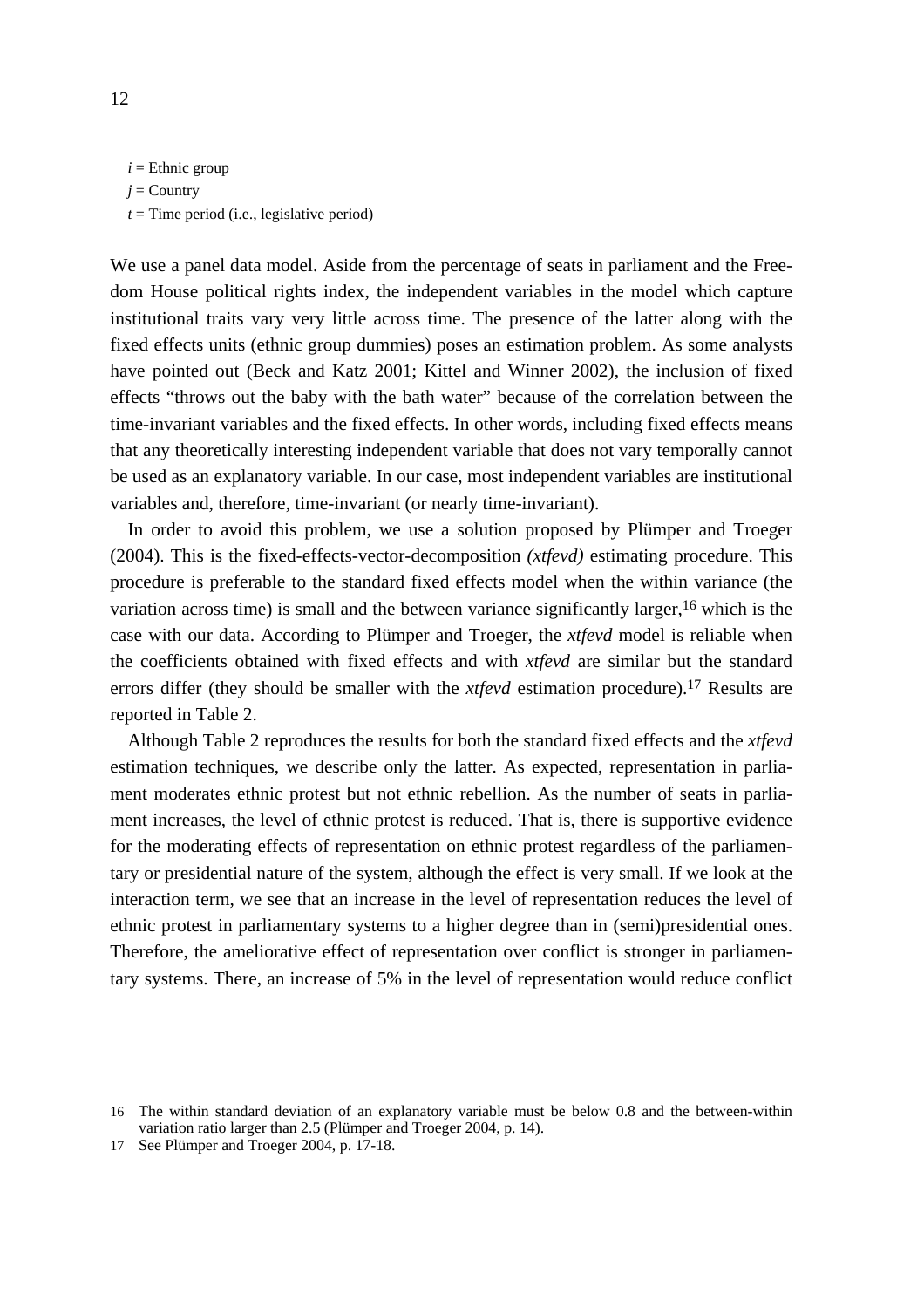by 0.84. In (semi)presidential systems, the same increase in the level of representation would reduce conflict by a much smaller amount, namely, 0.18[.18](#page-16-0)

|               | Protest             |               | Rebellion           |               |  |
|---------------|---------------------|---------------|---------------------|---------------|--|
|               | xtfevd <sup>a</sup> | fixed effects | xtfevd <sup>a</sup> | fixed effects |  |
| seats         | $-0.037**$          | $-0.037$      | 0.019               | 0.019         |  |
|               | (0.016)             | (0.036)       | (0.016)             | (0.036)       |  |
| parl          | 0.293               | $-0.300$      | $-0.474**$          | $-2.258***$   |  |
|               | (0.200)             | (0.458)       | (0.189)             | (0.449)       |  |
| seats*parl    | $-0.131***$         | $-0.131*$     | $-0.024$            | $-0.024$      |  |
|               | (0.032)             | (0.068)       | (0.027)             | (0.067)       |  |
| <b>PR</b>     | $0.421**$           | 0.370         | 0.143               | 0.451         |  |
|               | (0.170)             | (0.335)       | (0.166)             | (0.329)       |  |
| fhpol         | $0.230***$          | $0.383***$    | $0.222***$          | 0.022         |  |
|               | (0.061)             | (0.111)       | (0.060)             | (0.109)       |  |
| auton         | $-0.151$<br>(0.180) | dropped       | 0.020<br>(0.176)    | dropped       |  |
| eta           | 1.000***<br>(0.098) |               | 1.000***<br>(0.061) |               |  |
| constant      | $1.022***$          | $0.732*$      | $-0.042$            | 1.156***      |  |
|               | (0.258)             | (0.409)       | (0.253)             | (0.401)       |  |
| Observations  | 117                 | 117           | 117                 | 117           |  |
| R-squared     | 0.65                | 0.03          | 0.82                | 0.06          |  |
| Adj. R-square | 0.63                | $-0.678$      | 0.80                | $-0.626$      |  |
| F statistic   | 7.11***             | 4.89***       | 32***               | 5.22***       |  |

*Table 2:* Regression Results of the Conditional Effects of Parliamentary Representation on Ethnic Conflict

Standard errors in parentheses.

 $\overline{a}$ 

\* Significant at 10%; \*\* significant at 5%; \*\*\* significant at 1%.

a Fixed effects vector decomposition (Plümper and Troeger 2004).

As the estimated coefficient for the *Fhpol* term indicates, higher levels of political freedom clearly reduce ethnic protest and rebellion.[19](#page-16-1) Therefore, the higher the level of protection of individuals' and groups' political rights, the lower the levels of ethnic conflict. When

<span id="page-16-0"></span><sup>18</sup> In parliamentary systems the coefficient of the effect of seats on protest is -0.168; in non-parliamentary systems it is -0.037. As we explained above, in an interactive model the coefficients in the regression describe conditional relationships, not general ones.

<span id="page-16-1"></span><sup>19</sup> The political rights index goes from 1 (highest political freedom) to 7 (lowest political freedom). Therefore, a positive coefficient means that ethnic conflict increases when political freedoms decrease.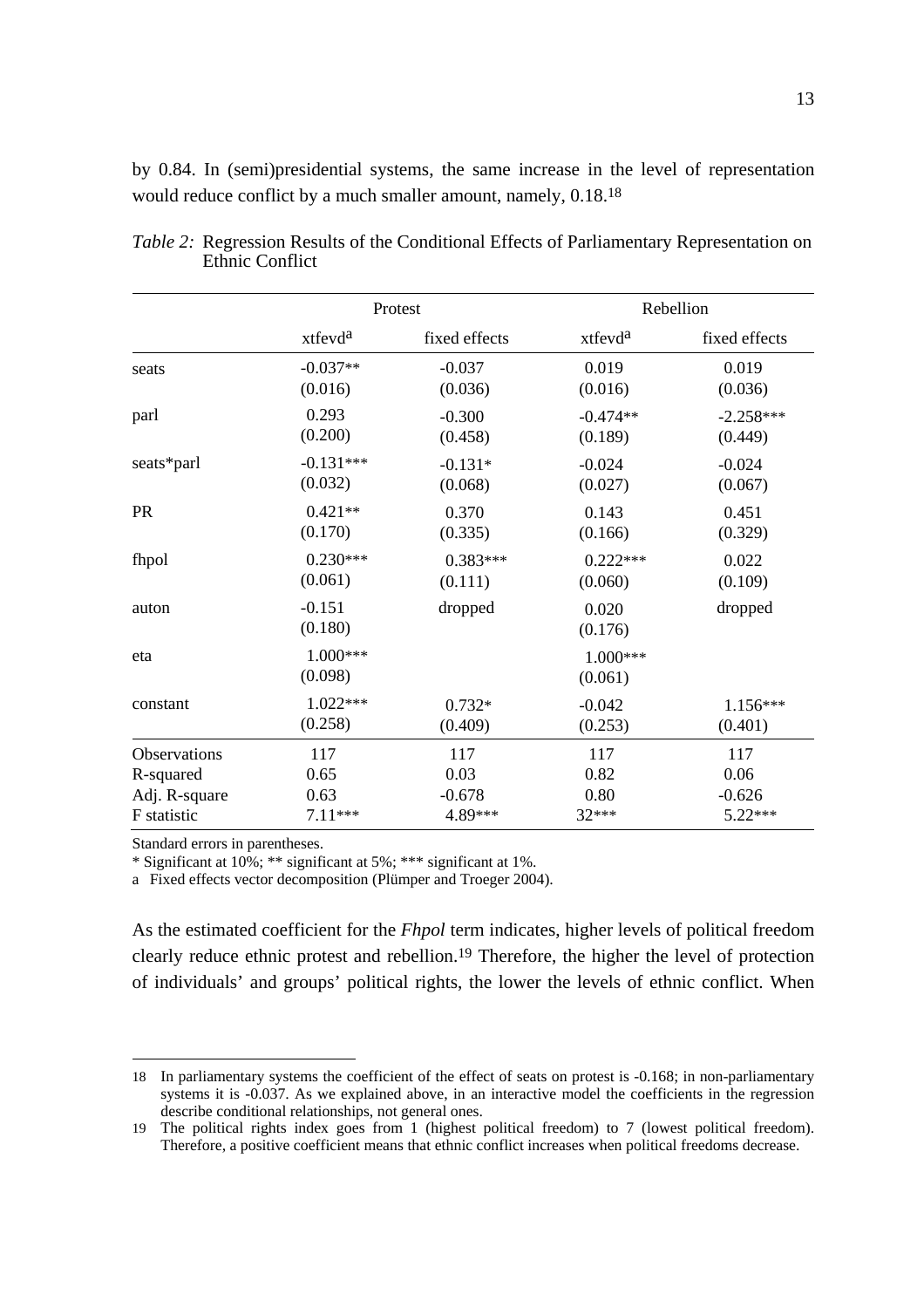the chances to defend the minorities' interests within the institutional system are sufficiently high, ethnic groups tend to abandon extra-institutional action strategies.

Contrary to expectation, proportionality has a positive significant effect on the level of ethnic protest. As a matter of fact, the average number of seats obtained by ethnic groups under majority electoral systems doubles that of the proportional systems in the region, despite the fact that the groups are larger in countries with parliamentary representation (see Table 3).[20](#page-17-0) The proportional system also fares worse if compared with the mixed system, which combines parliamentary representation with single-majority seats. The mixed system allows proportionally for higher levels of representation than the parliamentary representation system. Moreover, the mean protest scores are higher among proportional electoral systems, although the difference is not statistically significant.

| Electoral system | Minority size<br>(% over total pop.) | % Seats in<br>parliament | Protest score | Rebellion score |
|------------------|--------------------------------------|--------------------------|---------------|-----------------|
|                  | Mean                                 | Mean                     | Mean          | Mean            |
| Majority         | $9.38**$                             | $4.63*$                  | 1.80          | 0.06            |
| Proportional     | 11.88**                              | $2.60*$                  | 1.96          | 0.52            |
| Mixed            | $4.00**$                             | $1.58*$                  | 1.56          | 0.72            |

*Table 3:* Electoral Systems and Ethnic Conflict

\* Statistically significant at 5%; \*\* statistically significant at 1%.

Representation in parliament has no significant effect on the level of ethnic rebellion, even when taking into account the difference between parliamentary and (semi)presidential systems.[21](#page-17-1) Parliamentarism, however, does have a relevant effect. Rebellion is remarkably lower among parliamentary regimes, regardless of the number of seats in the legislature (see Table 4). This result cannot be explained with our hypotheses. There must be something else in Eastern European parliamentarism in addition to allowing minorities for more effective influence over decision-making that is having an important effect on ethnic rebellion.

To sum up, ethnic protest aims at persuading the government to redress the minority groups' grievances by means of popular mobilizations. In those countries where the legislature offers ethnic groups effective influence over decision making, higher levels of repre-

<span id="page-17-0"></span><sup>20</sup> This result is in part due to the fact that the majority electoral system, the least common in our dataset, is only found in countries with geographically-concentrated minorities, and those always benefit more from the majoritarian assignation of seats than dispersed minorities.

<span id="page-17-1"></span><sup>21</sup> In parliamentary systems the coefficient of the effect of seats on rebellion is -0.005; in nonparliamentary systems it is -0.019. In parliamentary regimes an increase of 5% in representation would reduce rebellion by 0.12; in (semi)presidential regimes it would reduce it by 0.095. These coefficients are not statistically significant.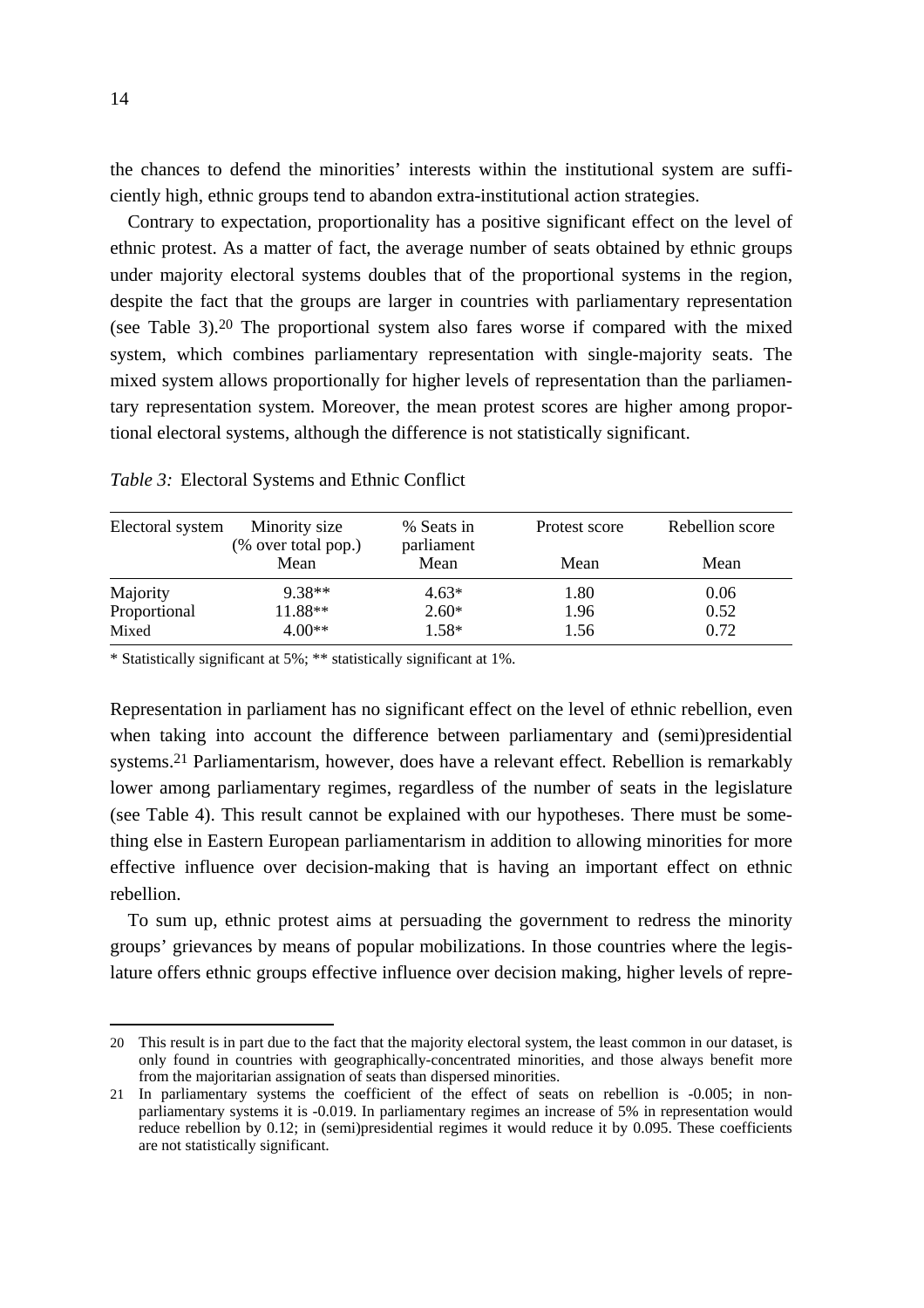sentation are associated with lower levels of ethnic protest. As the number of seats in parliament increases, there are more chances to get effective influence over decision making and, therefore, less need for extra-institutional action strategies. At the same time, exercising effective influence over policies can make the difference between radical violent conflict and non-violent popular mobilizations. According to the data, parliamentary regimes endure less rebellion than (semi)presidential ones. Certainly, the reason for this result may well be the endogeneity of institutions. Admittedly, in some cases, the absence of parliamentary representation is the effect of a rebellious outbreak rather than the cause of it. In other words, ethnic groups are not represented in parliament because they have boycotted elections as part of their strategy to oppose the status quo. Therefore, rebellion comes first. Similarly, having a parliamentary or a (semi)presidential system may come after, not before, rebellion and may in fact be explained by the breakout of conflict or by the expectation of the breakout of conflict. We tried to control for this problem by introducing the past autonomy variable. Nevertheless, the argument still holds that rebellion might have been avoided if ethnic groups had been given the power to veto decisions that run against their interests beforehand. In any case, the effects of institutions on conflict are small and therefore we should not take our conclusions too far.

|                                                                                 | Parliamentary systems |         | (Semi)Presidential systems |                   |         |           |
|---------------------------------------------------------------------------------|-----------------------|---------|----------------------------|-------------------|---------|-----------|
|                                                                                 | Mean                  | Minimum | Maximum                    | Mean              | Minimum | Maximum   |
| Rebellion<br>Political rights (FH)<br>Minority group size<br>(% over total pop) | 0.1<br>2.7<br>8.6     | 1.7     | 2.5<br>34.4                | 0.7<br>3.7<br>5.7 | 0.05    | 6<br>33.9 |

*Table 4:* Ethnic Conflict and Political Rights in Parliamentary and Presidential Systems

FH Freedom House political rights index

## **Ethnic Rebellion and the Level of Threat**

Parliamentary systems experience less ethnic rebellion than (semi)presidential ones. This goes against the conclusion of Saideman et al. that presidential regimes endure lower levels of ethnic conflict. Their argument goes as follows: parliamentary systems increase the levels of ethnic conflict because minorities feel threatened by the majoritarian tendencies inherent to parliamentarism. We do not find evidence that this is the case among the new democracies of Eastern Europe and the former Soviet Union. As a matter of fact, our results lead to the opposite conclusion. There may be two reasons for this. First, the post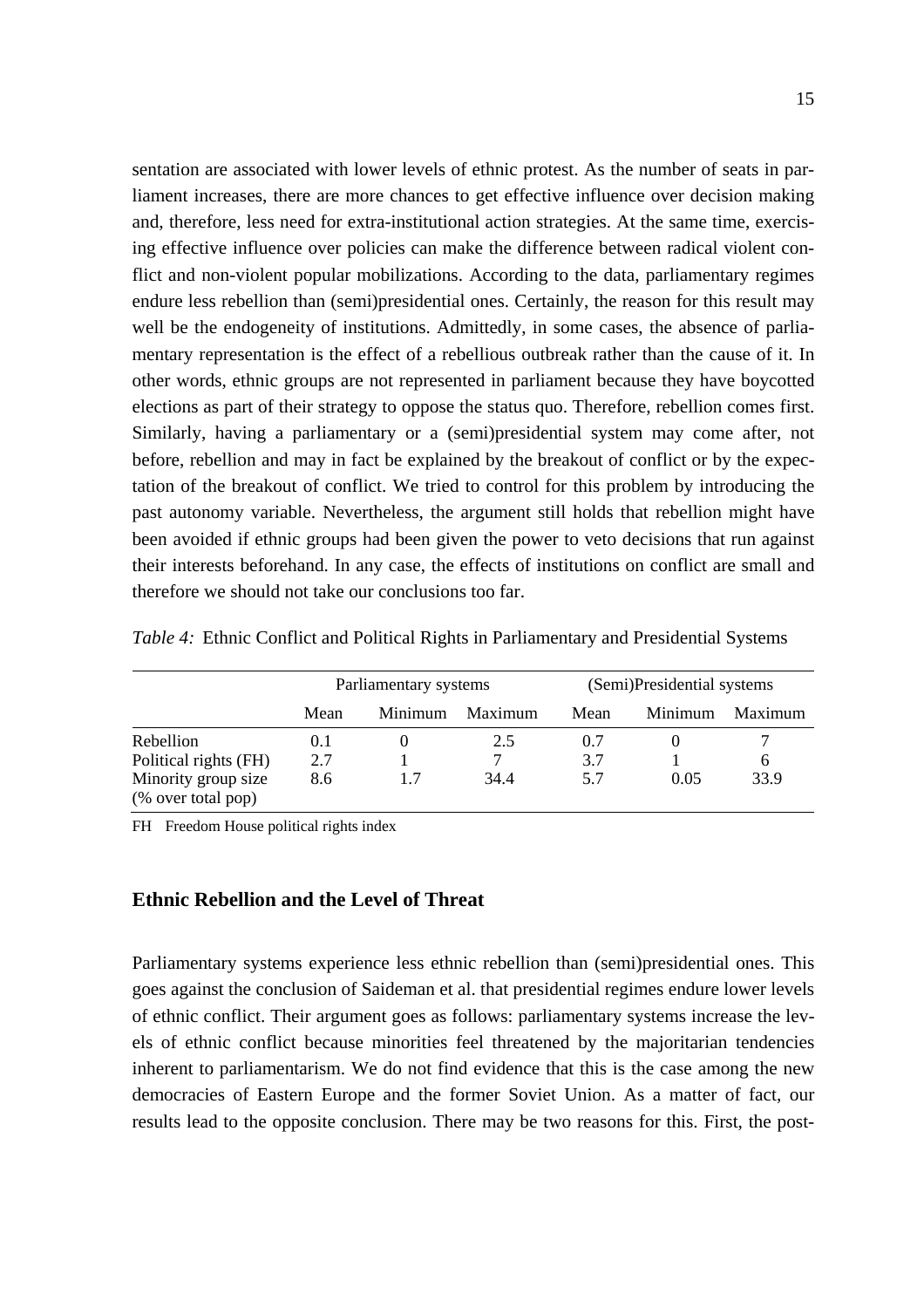communist (semi)presidential regimes are mixed systems, with no real separation of powers between executive and legislative and with powerful presidents. In some cases, the transition to democratic rule has also been plagued by conflicts between the legislative and the president over the definition of their respective powers. The outcome has generally been a presidential victory over parliament. Second, the post-communist parliamentary regimes are characterized by fragmented party systems and an abundance of coalition governments. The more fragmented the party system, the higher the chances for the opposition to influence decision making. Threatening parliamentary majorities have been very uncommon. Moreover, parliamentary committees are strong relative to the executive. Under these circumstances, the levels of threat are likely to be higher in the (semi)presidential systems where minorities have less institutional opportunities for effective influence. However, institutional factors alone cannot explain the differences in the levels of threat to minority groups. Likewise, the levels of threat alone cannot account for the different rebellion outcomes. Let us briefly describe some examples.

It is useful to start with the language and citizenship laws that were enacted in Moldova and Estonia at the beginning of their democratization processes, in 1989 and 1991 respectively. These laws were threatening for their ethnic minorities. Many authors have concluded that the violent confrontation between the Russian minority in Transdnistria and the Moldovan state was sparked by the passage of what the Russians considered a threatening language law. However, in the case of Estonia, a rebellion by its Russian minority never broke out despite the approval of a citizenship law that was considerably more threatening for the minority than the Moldovan language law (Kolsto and Malgin 1998; Crowther 1998, Chinn and Roper 1998). The Estonian citizenship law of 1991 excluded a large part of its Russian minority from the political community and included provisions that truly threatened the existence of Russian as a language (Laitin 1998). Moldova, on the contrary, granted citizenship to all those who lived in the country and who wished to apply for it, whereas its language law was fairly moderate and generous with its deadlines. The law supported education in a variety of languages and even acknowledged the pre-eminence of the minority language over Moldovan in those regions where the minorities were concentrated (Kirschke 2001). According to Chinn and Roper, the government that took power in Moldova in 1991 was among the most accommodative to minorities in general, and to the Russian minority in particular, in the former Soviet Union, despite being dominated by the titular nationality (Chinn and Roper 1995, p. 317)<sup>22</sup>.

<span id="page-19-0"></span><sup>22</sup> However, in the following they do concede that "the Popular Front's initial rhetoric was indeed anti-Russian. While an accommodative policy towards non-Romanians quickly developed and became policy, it could not undo the fear of Romanization on the part of the Russians in Transdnistria that, combined with their nostalgia for the Soviet system, led to the separatist movement" (Chinn and Roper 1995, p. 317). Perhaps the most significant point here is to distinguish between two very different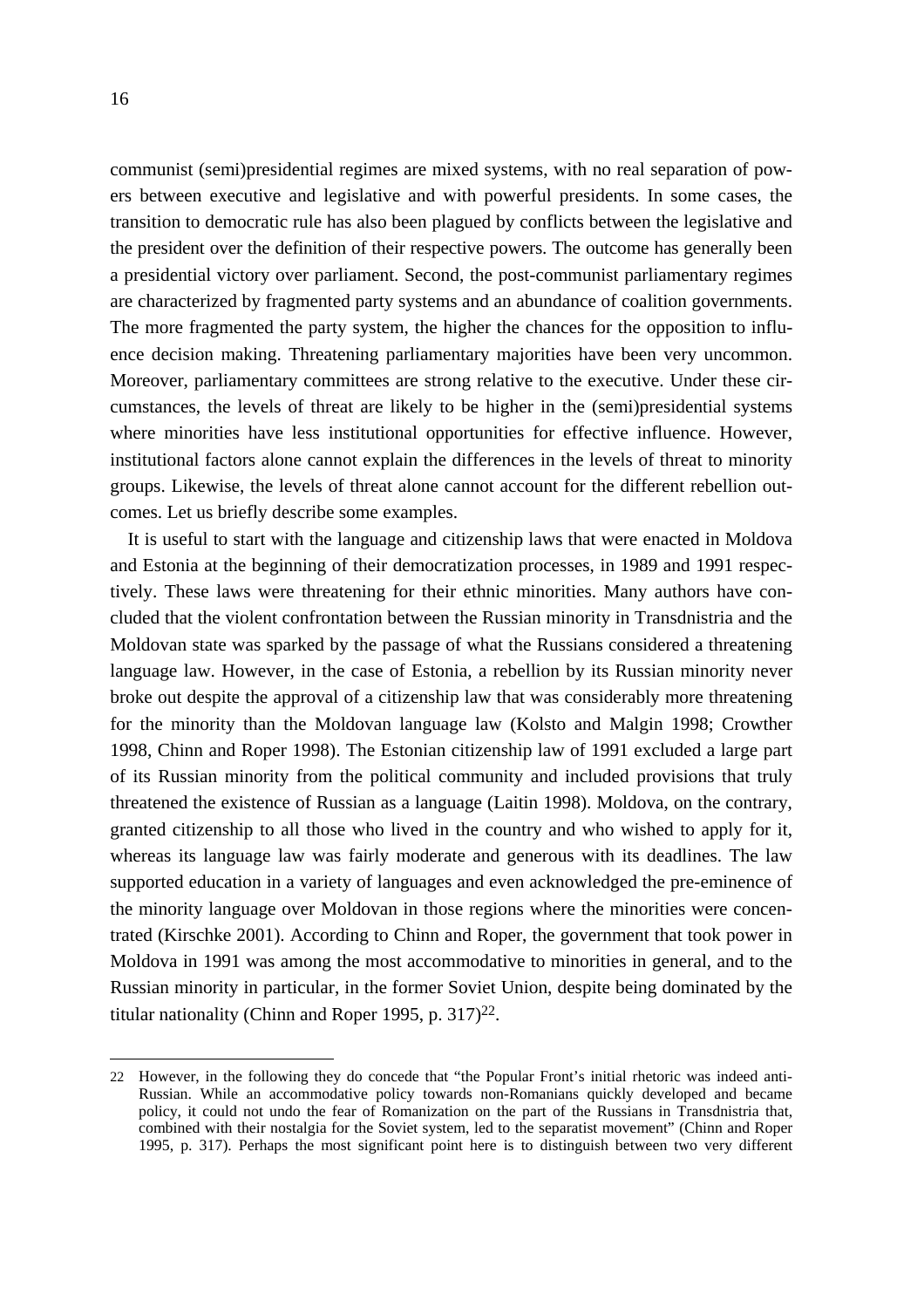In 1990, when the Russians in Transdnistria were at the height of their rebellion, they held a large number of seats in the Moldovan parliament. Of the 380 seats, 64 were elected in Transdnistria. These seats were later boycotted in favor of violent confrontation with the state. Between 1992 and 1994, Russian and Gagauz leaders boycotted the Moldovan parliament. Approximately 30% of all Slavs in Moldova<sup>23</sup> are concentrated in Transdnistria, the region that witnessed the outbreak of armed conflict against the state. The remaining 70% of the Slavs live in Western Moldova and have never felt threatened by the Moldovan state since it gained its independence from the Soviet Union. This majority of Slavs in Western Moldova is overwhelmingly in favor of the territorial integrity of the country and of the reallocation of Transdnistria into Moldova (Waters 2001). This is telling evidence that the levels of threat are viewed differently by separate groups belonging to the same ethnic minority group. Here we find a radicalized minority of Russians engaging in armed conflict against the Moldovan state alongside a moderate majority of Slavs that does not feel threatened and does not demand secession. Surprisingly, the Russians that engaged in violent conflict are a *minority within a minority*, since they represent only 25% of the population (Waters 2001, p. 94), and still they managed to achieve armed control of the Transdnistrian region. The reason for this is obviously that they had the backing of the  $14<sup>th</sup>$ Russian Army. This fact alone may well alter the way threat is defined in this context. The Russians in Moldova were more of a threat to the Moldovan state than the opposite. In fact, the Russians have set up an authoritarian political regime in Transdnistria. This regime is at present very threatening for the other ethnic groups in this region that, despite the threat, have not rebelled against the Russians.

We cannot resort to the fact of the geographical dispersion of Russians in Estonia in order to account for the absence of rebellion in this country. Quite the contrary, the Russian minority in Estonia was both highly concentrated in one region and was demographically larger than the Russian minority in Moldova. Nor can we say that it was subject to collective action problems. The Russians in Estonia were mobilized and radicalized with regard to objectives and strategies; the Russians in Narva and Sillamae managed to organize a referendum on regional independence in July 1993. However, violence did not break out and the Russians in Estonia, contrary to their counterparts in Moldova, stepped back. The reason is probably that the Russians in Estonia did not have the Russian Army backing them, as the Russians in Moldova did.

political moments: before Moldova was an independent state, when it was still a Soviet republic, the Moldavian national elite wanted to expel the CPSU from power, and so they emphasized anti-Russian rhetoric in order to achieve this. After independence, however, the Moldovan elite had managed to take power and they then needed to achieve just the opposite, i.e., to appease the minorities by means of moderate laws.

<span id="page-20-0"></span><sup>23</sup> According to Gurr´s *Minorities at Risk* database (MAR), Slavs represent 26.76% of the total population.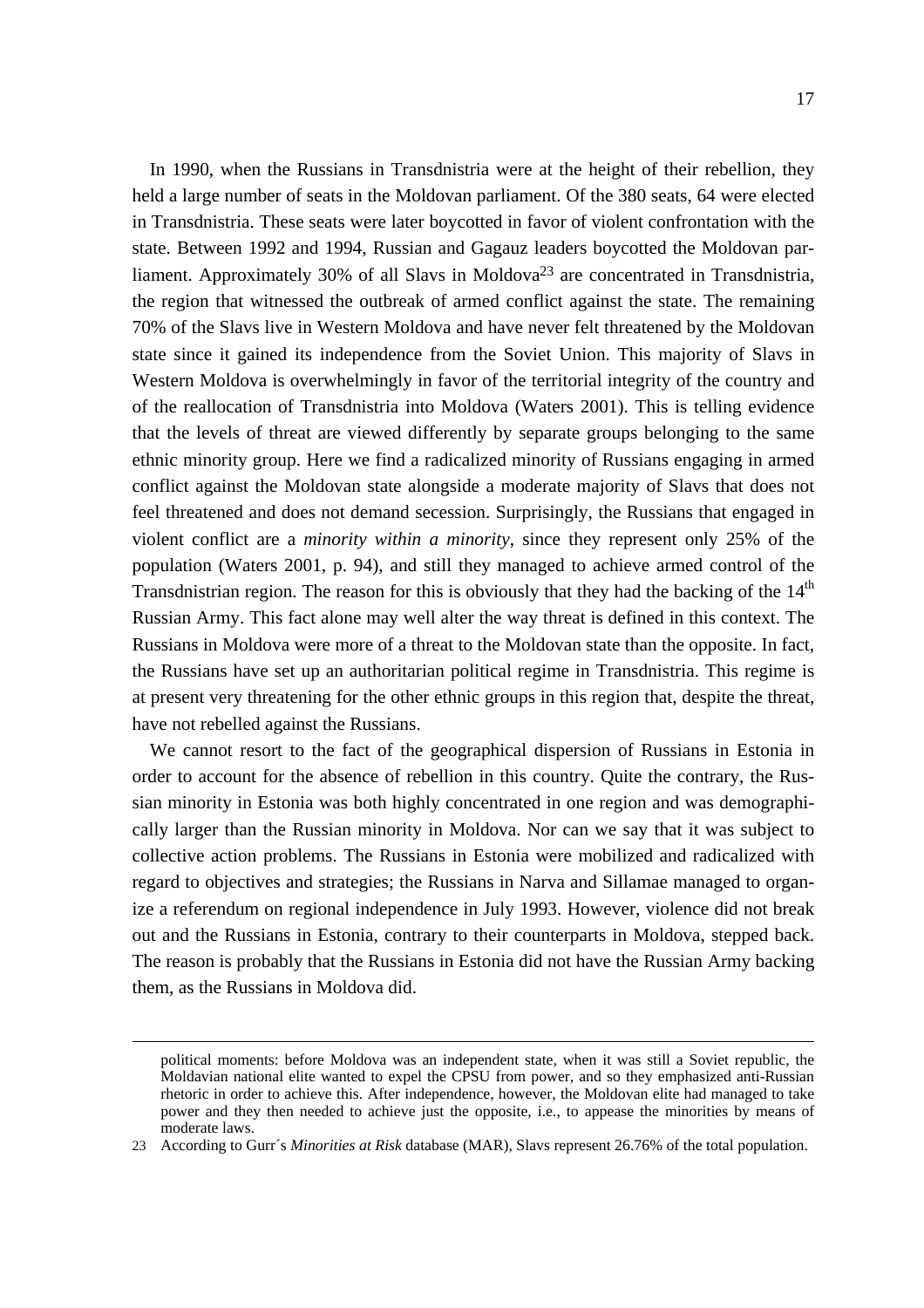Both Estonia and Moldova are (semi)presidential systems but the levels of threat vary considerably from one country to the other. Rebellion took place where the level of threat for the Russian minority was lower, i.e., in Moldova. The presidencies in both countries, however, played different roles. In Estonia, the president was instrumental in forcing the parliamentary majority to step back with yet another threatening piece of legislation drafted in the summer of 1993. The president vetoed a draft law on aliens approved by the Estonian legislature that was elected in 1992 and included no representatives from the Russian minority. The president sent the law back to parliament to be revised in order to bring it "to accordance with European principles." The amendments included guarantees on social security rights for ethnic Russians and removed the obligation of Russians to reapply for residency permits every five years. On the contrary, the Moldovan president between 1991 and 1996 was not seen as friendly to Moldova's minorities.

Let us now take the example of Macedonia, where the Albanian minority has been part of successive Macedonian governments between 1992 and 2000. One would think that, given their continuous participation in government, the Albanians in Macedonia would not feel as threatened as minorities elsewhere. However, the Albanians have registered midlevel rebellion scores during all these years. In January 1992 Albanians organized a referendum on autonomy. They were highly dissatisfied with the new Macedonian constitution that had been approved in November 1991. A few months later, the Albanian party PDP-NDP was invited to take part in the government coalition. As a result of its participation in government, the PDP-NDP split into a moderate and a radical faction in the winter of 1994, the NDP and the PDP respectively. The former was determined to work within the system and achieve ethnic Albanian demands through compromise. The NDP has been part of Albania's coalition governments ever since. The radical faction, on the contrary, was committed to a change in the status quo. An increase in the level of ethnic rebellion took place soon after the Albanian minority had doubled its number of seats in parliament between 1994 and 1998. This high level of representation together with the fact that they were part of the coalition government, did not prevent the violence that broke out in the region during the year 2000. The reason lies in internal group dynamics more than in anything else. Albanians in Macedonia are not a homogenous group. Representation in parliament has therefore helped to co-opt one part of the group but not the group as a whole.

Russia is a (semi)presidential system in which the president is constitutionally very strong and has decree-power. In this case, according to our hypotheses, we would not expect to see a moderating effect of parliamentary representation on ethnic conflict. In fact, representation (or non-representation) in the national parliament does not seem to have played any role in the evolution of ethnic conflict within the state's borders. The moderation of potentially explosive conflicts in those ethnic republics that claimed autonomy or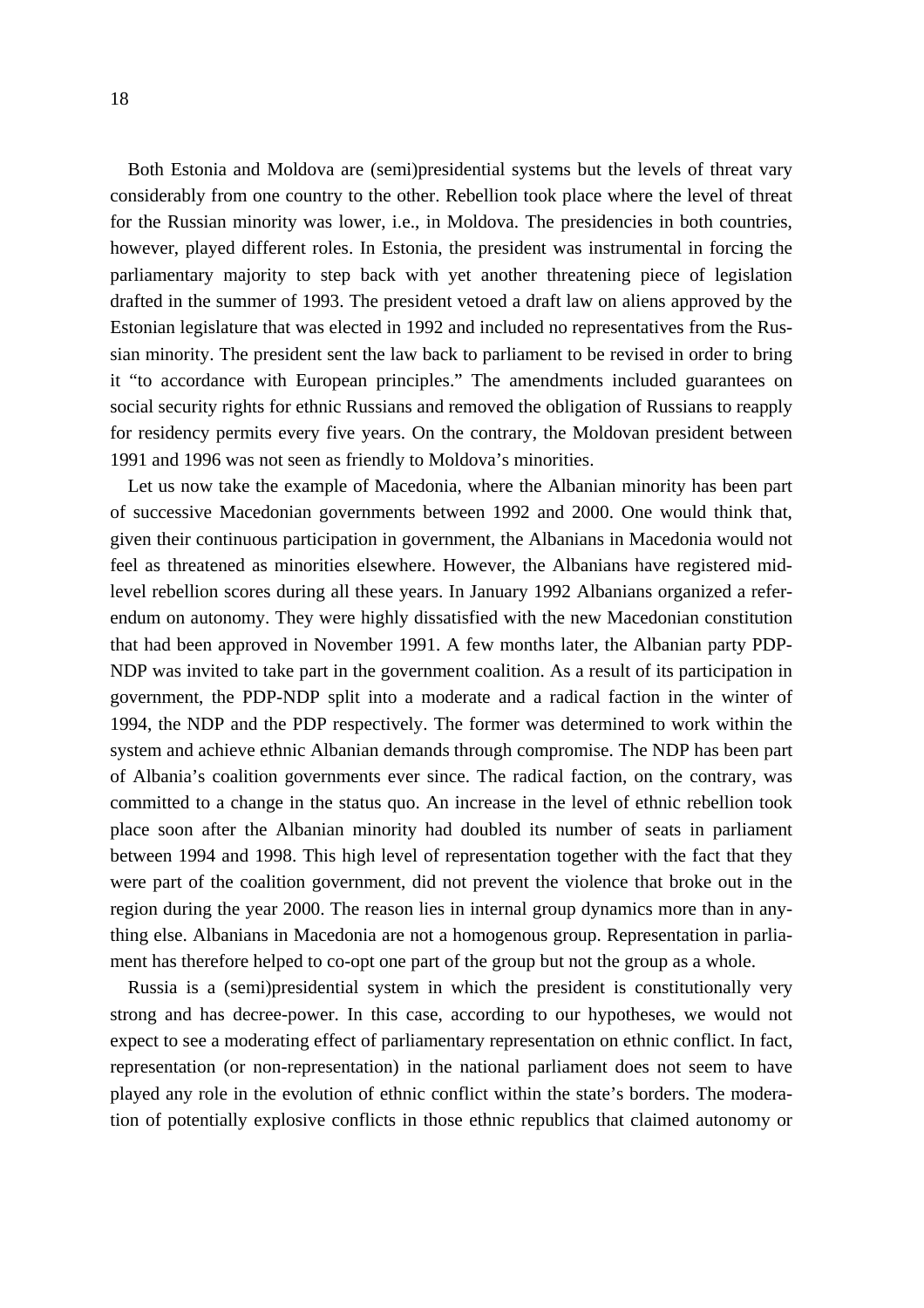even independence from the federal state was actually achieved in all cases, except Chechnya, through bilateral negotiations between the presidential administration and the political leaders of the different republics. Thus, agreements over the distribution of power were reached that were satisfactory for the ethnic minorities. It was, therefore, the Russian president's resort to the bilateral treaties that moderated the attitude of the ethnic republics. These minorities had no interest in being represented within the Duma but in being given autonomy to run their affairs without interference from Moscow. However, by far the most violent conflict occurred between Moscow and Chechnya and the bilateral treaty strategy could not prevent it.[24](#page-22-0) Whether a parliamentary regime would have led to a different result is a moot question. However, it could be argued that the first Chechen war broke out much as a consequence of the clash between the Russian and the Chechen presidents, with no other institutional power being able to veto their decisions. In fact, the federal parliament of Russia and the republican parliament of Chechnya were blocked from involvement with the decisions about the conflict.

In the post-communist (semi)presidential systems, the actual relationship between the president and the legislature varies as a consequence of political factors and this variation explains, in part, the different rebellion outcomes in countries which are institutionally similar. In both parliamentary and (semi)presidential systems, ethnic groups can be internally divided between moderates and radicals. When this is the case, the prospects for the moderation of ethnic rebellion through parliamentary representation will depend, partly, on the political dynamics internal to the group.

## **Conclusions**

 $\overline{a}$ 

It is generally acknowledged that those ethnic minorities that achieve representation in national parliaments are less likely to engage in conflict with the state. Parliamentary representation gives them a say in decision making and, as a consequence, ethnic groups have institutional incentives to abandon extra-institutional action strategies. There are reasons to believe that increased levels of influence over decision making are likely to reduce the levels of ethnic conflict. However, we question whether having a voice in parliament is enough to convince ethnic minorities to give up extra-institutional action strategies and to act according to the rules of the game. Just how effective is parliamentary representation as a strategy to reduce ethnic conflict? We have argued that parliamentary representation is

<span id="page-22-0"></span><sup>24</sup> It could be argued that it was precisely the example set by the Chechen conflict that convinced the Russian president and the rest of the ethnic republics of the necessity to avoid further violent clashes between the centre and the ethnic minorities.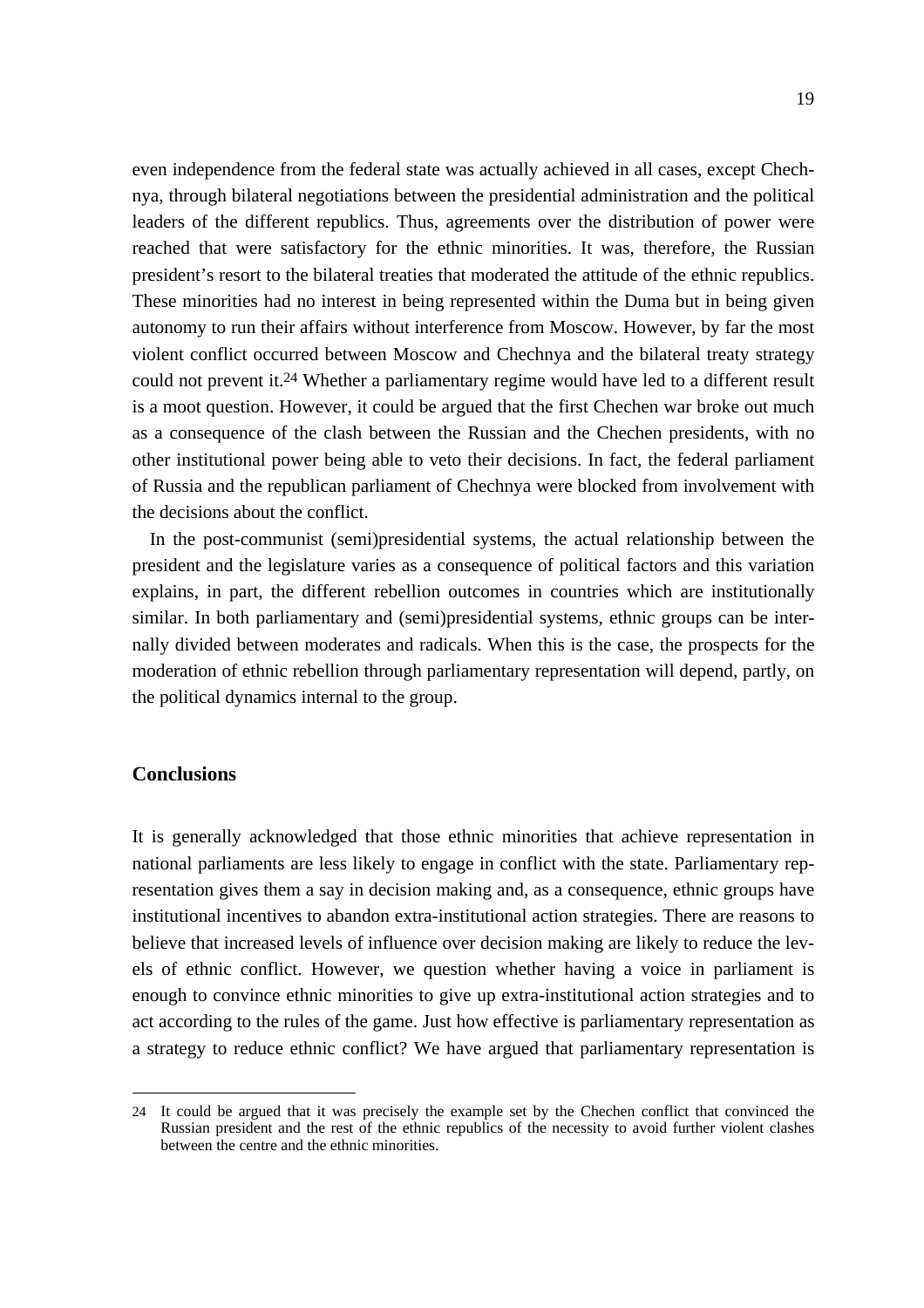more effective under certain circumstances: the ethnic group is moderate in its demands and action strategies, the ethnic group speaks with one voice, and the legislature offers minority groups effective influence over policy making.

Concerning the nature of the ethnic groups' demands, we have shown that representation within national parliaments has no ameliorative effects over violent secessionist conflicts. Demands for outright secession are not likely to be moderated with seats in the national parliament. In many cases, the secessionist group refuses to participate in elections until the group's demands are met. When the ethnic minority's demands are too radical, parliamentary representation is simply too little.

With respect to the strength of the legislature, being in parliament is no guarantee that the parties outside government will be able to access decision makers, to block government policies, and to veto decisions that go against their minority interests. Clearly, as Powell has put it, "[s]eats in the legislature are not enough. In contrast to the large literature on the measurement and explanation of legislative representation, there has been little systematic and comparative work on *effective representation* in policy making" (2000: 97). As a matter of fact, we have shown that the effect of parliamentary representation over the levels of ethnic conflict depends on the strength of the legislature relative to the executive. The ameliorative effect of parliamentary representation over conflict is stronger in those legislatures where the ethnic group has effective influence over decision making and, therefore, less need for extra-institutional action strategies. According to our results, the ethnic groups of Eastern Europe and the former Soviet Union have more chances to influence policy making in parliamentary systems than in (semi)presidential ones. Therefore, parliamentary representation as an instrument to reduce ethnic conflict is more effective in parliamentary systems. However, this need not be the case elsewhere. The parliamentarypresidential distinction is a good proxy indicator for effective versus ineffective influence in this region. Most likely, it could not be used as such in other countries. Westminstertype parliamentarism certainly does not allow for effective representation of minority parties in the assembly. US-type presidentialism, on the other hand, gives presidents much less legislative powers than post-communist (semi)presidential systems do and has a real separation of powers between the legislative and the executive when compared to post-Communist (semi)presidential regimes.

Effective influence over decision-making processes depends greatly on the internal organization of the legislative assembly. The chances individual legislators have to influence the agenda setting and to have a say in decision making depends upon the legislative rights granted to them by the internal rules of their assembly. Hence, "legislative organization affects the structure of the decision-making process and the weight of legislators in policy decisions" (Cheibub and Limongi 2002, p. 18). The same applies to parliamentary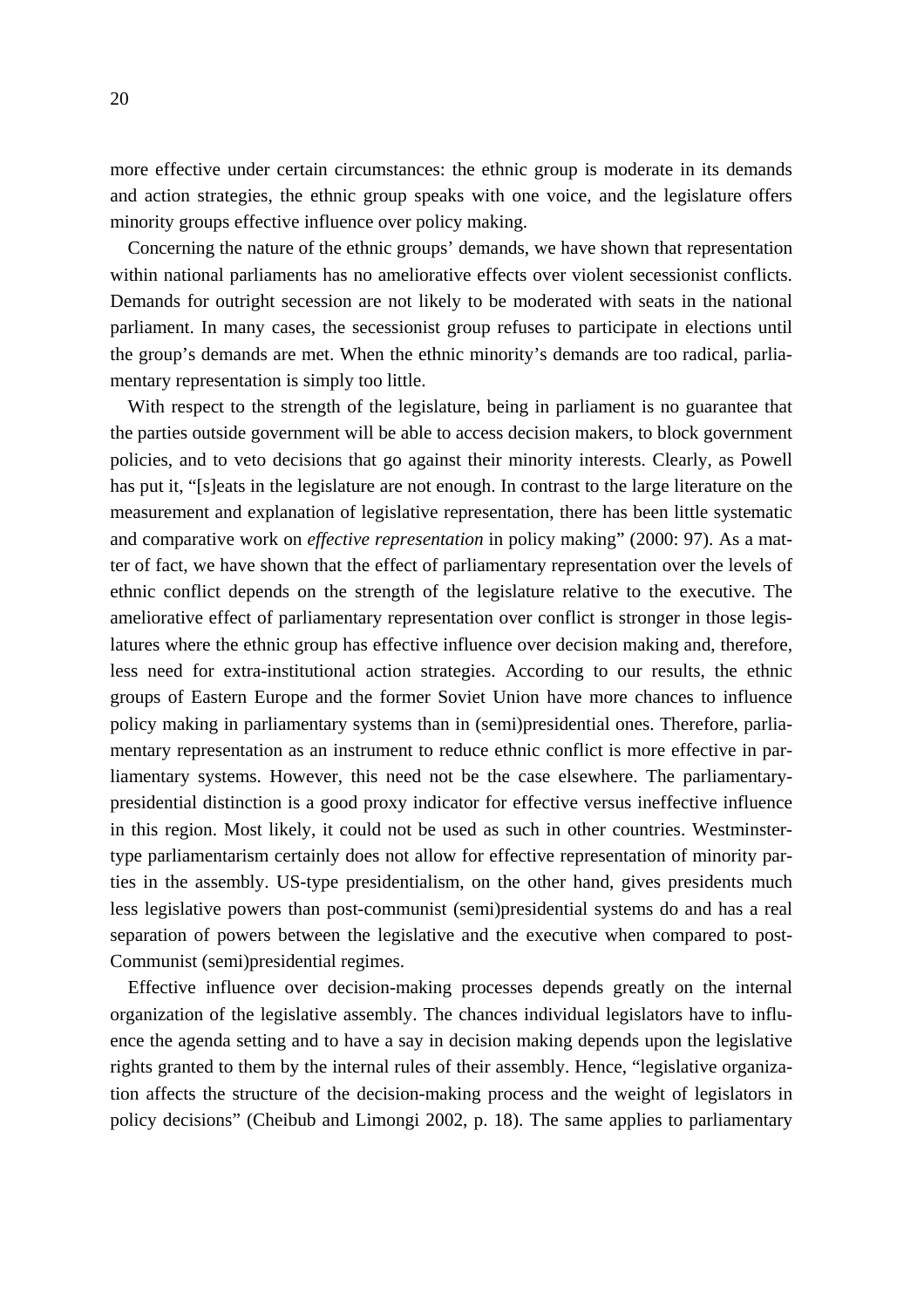political parties, not just to individual legislators. In Powell's words, "the nature of the committee system in the legislature and other special features of the policy process can involve various levels of decentralization and autonomy that enhance the possible bargaining power of each party" (Powell 2000, p. 97). However, the structure of the committee system and the internal rules of the assembly are not all that matters. It is also necessary to look at the political strength of the government. Representation in the assembly can be more or less effective in different periods, depending on whether the government is a majority or a minority one, a coalition or a single-party government.

This is an exploratory paper. In order to be able to extend the analysis to other countries and regions, it would be necessary to measure the degree of *effective representation* in policy making (to use Powell's expression) in a systematic comparative way. This should be done by looking at the internal rules and committee structure of each national assembly as well as at the political strength of each government[.25](#page-24-0) 

Finally, the process of democratization in itself influences outcomes. Most of the violent clashes involving an ethnic group and the state in our sample broke out during the early stages of the Communist regimes' collapse. During this period of regime collapse, institutions were changing, constitutions were being drafted, new distributions of political power were taking shape, outcomes were uncertain. Under these circumstances, ethnic minorities may believe that their interests are being threatened while, simultaneously, they have enhanced opportunities to fight politically to defend their interests. It is therefore difficult to disentangle the effect of parliamentary representation over ethnic conflict from the effects of democratization per se. We need to compare the new democracies of Eastern Europe and the former Soviet Union with old democracies in order to see whether there is a difference in the way that parliamentary representation moderates ethnic conflict.

<span id="page-24-0"></span><sup>25</sup> Powell himself proposes a way to measure effective representation that he then applies to several Western democracies (Powell 2000, p. 104). Harfst (2001) made an attempt to measure the power of the parliament relative to the executive in Eastern Europe. Although we are more interested in the effective representation of all political forces in parliament for the purpose of this research, we have replicated the regression analysis using Harfst's scores of parliamentary strength in Eastern Europe. These scores correlate highly with our parliamentary/(semi)presidential dichotomy. The regression results are similar, emphasizing even more the relevance of the interaction term and rendering irrelevant the percentage of seats and the parliamentary/(semi)presidential dichotomy variables outside the interaction. The other coefficients remain the same. (Harfst's analysis, however, does not provide scores for all the countries in our dataset).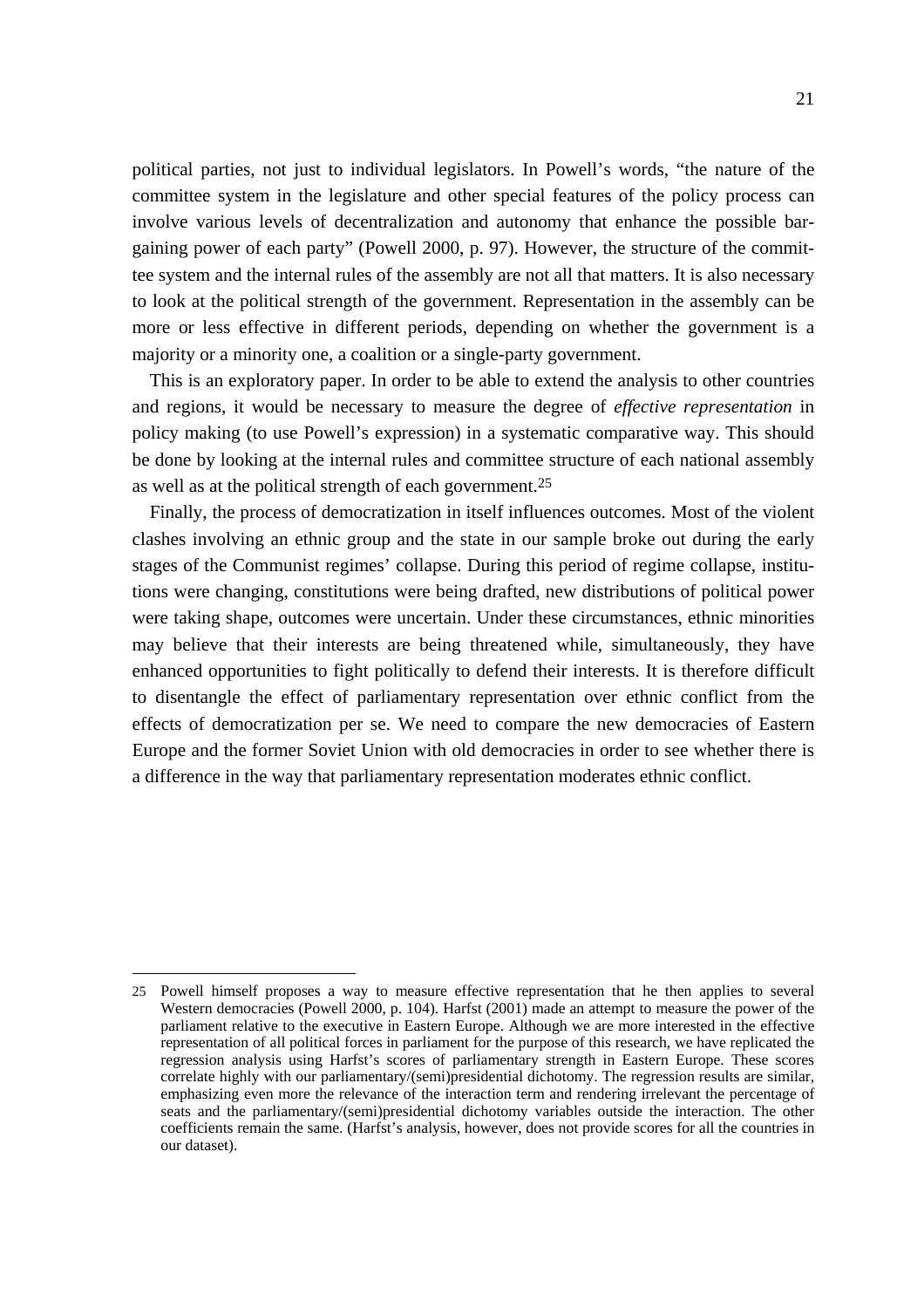| Country             | Minority                | Size<br>(% over total pop.) | $(1990 - 2000)$  | $(1990-98)$      | Average % seats Average protest Average rebellion<br>$(1990-98)$ |
|---------------------|-------------------------|-----------------------------|------------------|------------------|------------------------------------------------------------------|
| Albania             | Greek                   | 3.97                        | 2.02             | 1.6              | 0.2                                                              |
| Bulgaria            | <b>Turks</b>            | 8.73                        | 7.49             | 2.3              | $\boldsymbol{0}$                                                 |
|                     | Roma                    | 7.41                        | $\boldsymbol{0}$ | 1.2              | $\mathbf{0}$                                                     |
| Croatia             | Serbs                   | 8.35                        | 4.73             | 1.4              | 4.7                                                              |
|                     | Roma                    | 2.78                        | $\boldsymbol{0}$ | 1.0              | $\boldsymbol{0}$                                                 |
| Czech Republic Roma |                         | 2.30                        | 0.62             | 1.6              | $\boldsymbol{0}$                                                 |
|                     | Slovaks                 | 15.70                       | $\boldsymbol{0}$ | 1.3              | $\overline{0}$                                                   |
| Estonia             | Russians                | 29.85                       | 9.39             | 2.8              | $\boldsymbol{0}$                                                 |
| Georgia             | Abkhazians              | 1.73                        | $0$ (Boycott)    | 2.2              | 3.7                                                              |
|                     | Adzhars                 | 5.80                        | 6.94             | 0.9              | $\overline{0}$                                                   |
|                     | Ossetians               | 3.20                        | $0$ (Boycott)    | 2.3              | 2.9                                                              |
|                     | Russians                | 4.79                        | 0                | 2.4              | 3.2                                                              |
| Hungary             | Roma                    | 5.66                        | $\boldsymbol{0}$ | 1.8              | $\boldsymbol{0}$                                                 |
| Latvia              | Russians                | 34.03                       | $\boldsymbol{0}$ | 2.2              | $\overline{0}$                                                   |
| Lithuania           | Poles                   | 7.00                        | 1.42             | 1.7              | $\overline{0}$                                                   |
|                     | Russians                | 8.78                        | 1.06             | 1.7              | 0.1                                                              |
| Macedonia           | Albanians               | 16.00                       | 18.29            | 2.4              | 0.6                                                              |
|                     | Serbs                   | 3.54                        | $\boldsymbol{0}$ | 1.9              | $\boldsymbol{0}$                                                 |
|                     | Roma                    | 8.78                        | 0.83             | $\boldsymbol{0}$ | $\boldsymbol{0}$                                                 |
| Moldova             | Gagauz                  | 3.50                        | 2.53             | 2.1              | 2.0                                                              |
|                     | <b>Slavs</b>            | 26.78                       | $0$ (Boycott)    | 2.1              | 3.3                                                              |
| Romania             | Hungarians              | 8.44                        | 7.77             | 2.6              | $\boldsymbol{0}$                                                 |
|                     | Roma                    | 7.80                        | 0.28             | 1.6              | $\overline{0}$                                                   |
| Russia              | Chechens                | 0.46                        | $\boldsymbol{0}$ | 2.6              | 3.8                                                              |
|                     | <b>Tartars</b>          | 3.16                        | $\boldsymbol{0}$ | 2.0              | $\boldsymbol{0}$                                                 |
|                     | Karachay                | 0.08                        | $\boldsymbol{0}$ | 1.4              | $\boldsymbol{0}$                                                 |
|                     | Roma                    | 0.15                        | $\boldsymbol{0}$ | $\boldsymbol{0}$ | $\overline{0}$                                                   |
|                     | Avars                   | 0.36                        | $\overline{0}$   | 1.3              | 0.3                                                              |
|                     | Ingush                  | 0.14                        | $\overline{0}$   | 2.4              | 0.9                                                              |
|                     | Lezgins                 | 1.00                        | $\boldsymbol{0}$ | 2.9              | $\boldsymbol{0}$                                                 |
|                     | <b>Buryats</b>          | 0.24                        | $\boldsymbol{0}$ | 1.3              | $\boldsymbol{0}$                                                 |
|                     | Kumyks                  | 0.17                        | $\boldsymbol{0}$ | 2.2              | $\boldsymbol{0}$                                                 |
|                     | Tuvinians               | 0.14                        | $\boldsymbol{0}$ | $1.0\,$          | $\boldsymbol{0}$                                                 |
|                     | Yakut                   | 0.24                        | $\boldsymbol{0}$ | 1.4              | $\boldsymbol{0}$                                                 |
| Slovakia            | Hungarians              | 7.75                        | 10.22            | 2.4              | $\boldsymbol{0}$                                                 |
|                     | Roma                    | 8.96                        | $\boldsymbol{0}$ | 1.6              | $\theta$                                                         |
| Ukraine             | Russians                | 21.48                       | 27.16            | 1.3              | $\overline{0}$                                                   |
|                     | Crimean Tartars         | 0.50                        | $\boldsymbol{0}$ | 2.6              | $\overline{0}$                                                   |
|                     | Crimean Russians        | 3.29                        | 0 (Boycott)      | 2.3              | $\overline{0}$                                                   |
| Yugoslavia          | <b>Kosovo Albanians</b> | 11.14                       | $0$ (Boycott)    | 3.8              | 1.1                                                              |
|                     | Hungarians              | 5.82                        | 3.39             | 2.6              | $\boldsymbol{0}$                                                 |
|                     | <b>Sandzak Muslims</b>  | 1.84                        | 0.76             | 2.6              | $\boldsymbol{0}$                                                 |
|                     | Roma                    | 2.78                        | $\overline{0}$   | 0.4              | $\theta$                                                         |
|                     | Croats                  | 1.32                        | $0$ (Boycott)    | 1.1              | $\overline{0}$                                                   |

**Annex 1: Average Percentage of Seats and Protest and Rebellion Scores**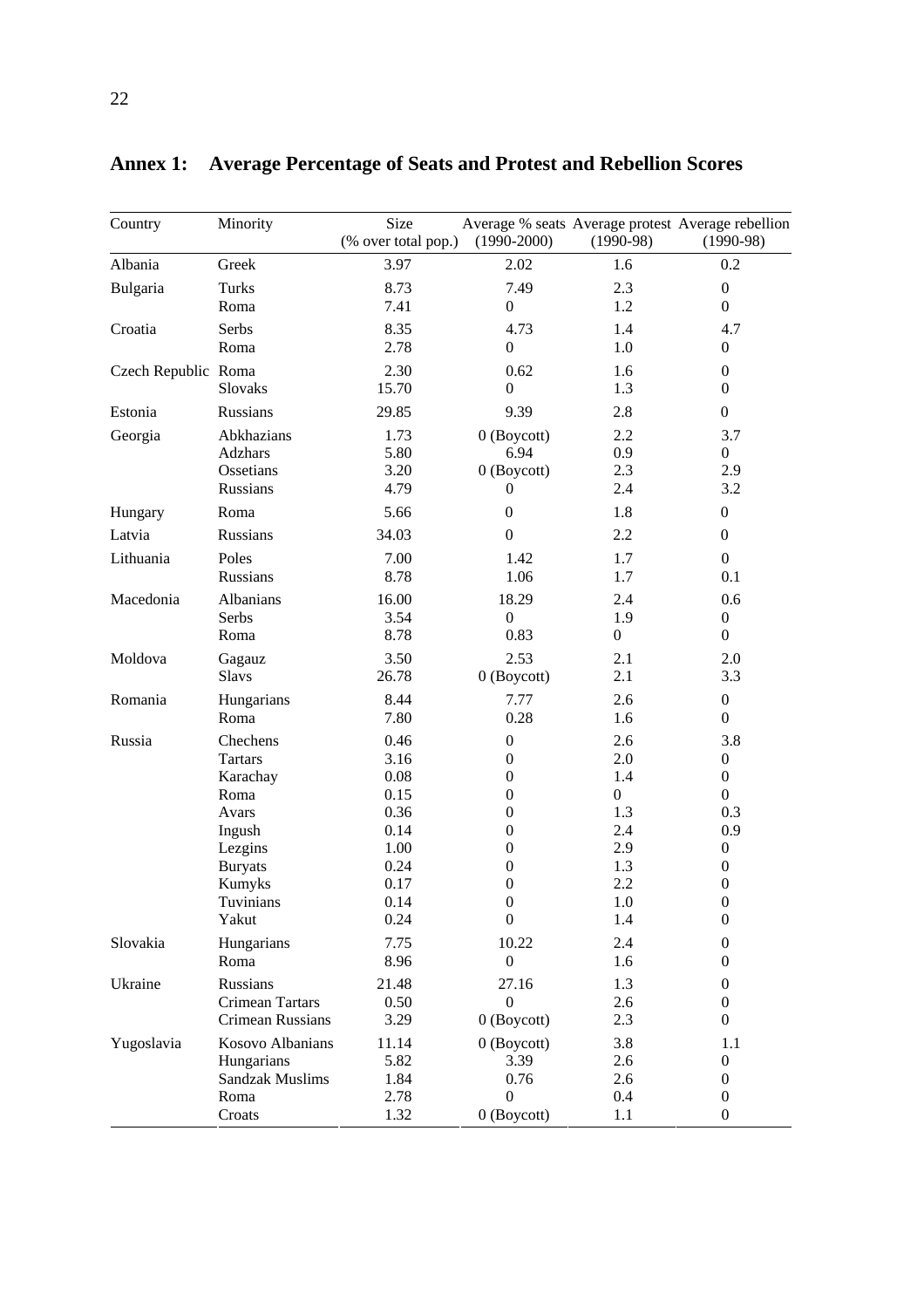## **Bibliography**

- Ágh, Attila. 1998. "Changing Parliamentary Committees in Changing East-Central Europe: Parliamentary Committees as Central Sites of Policy Making". *Journal of Legislative Studies* 4 (1): 85-100.
- Auer, Stefan. 2000. "Nationalism in Central Europe. A Chance or a Threat for the Emerging Liberal Democratic Order?". *East European Politics and Societies* 14 (2): 213-245.
- Beck, Nathaniel, and Jonathan N. Katz. 2001. "Throwing Out the Baby with the Bath Water: A Comment on Green, Kim and Yoon". *International Organisation* 55 (2): 487- 495.
- Birch, Sarah. 2000. The Effects of Mixed Electoral Systems in Eastern Europe. Paper presented at the 30<sup>th</sup> Annual Conference of the University Association for Contemporary European Studies, Budapest, April 7-9.
- Bojcun, Marko. 1995. "The Ukrainian Parliament Elections in March-April 1994". *Europe-Asia Studies* 47 (2): 229-249.
- Brubaker, Rogers. 1996. *Nationalism Reframed: Nationhood and the National Question in the New Europe*. Cambridge: Cambridge University Press.
- Bunce, Valerie. 1999. *Subversive Institutions: the Design and the Destruction of Socialism and the State*. Cambridge: Cambridge University Press.
- Carey, John M., and Matthew Soberg Shugart. 1998. *Executive Decree Authority*. Cambridge: Cambridge University Press.
- Cheibub, José, and Fernando Limongi. 2002. Modes of Government Formation and the Survival of Democratic Regimes: Parliamentary and Presidential Democracies Reconsidered. Paper presented at the  $97<sup>th</sup>$  Annual Meeting of the American Political Science Association, San Francisco, CA, August 30 - September 2.
- Cheibub, José Antonio, Adam Przeworski, and Sebastian M. Saiegh. 2004. "Government Coalitions and Legislative Success under Presidentialism and Parliamentarism". *British Journal of Political Science* 34 (4): 565-587.
- Chinn, Jeff, and Steven D. Roper. 1995. "Ethnic Mobilisation and Reactive Nationalism: The Case of Moldova". *Nationalities Papers* 23 (2): 291-325.
- Chinn, Jeff, and Steven D. Roper. 1998. "Territorial Autonomy in Gagauzia". *Nationalities Papers* 26 (1): 87-101.
- Cohen, Frank S. 1997. "Proportional Versus Majoritarian Ethnic Conflict Management in Democracies". *Comparative Political Studies* 35 (5): 607-630.
- Crowther, William. 1998. "Ethnic Politics and the Post-Communist Transition in Moldova". *Nationalities Papers* 26 (1): 147-165.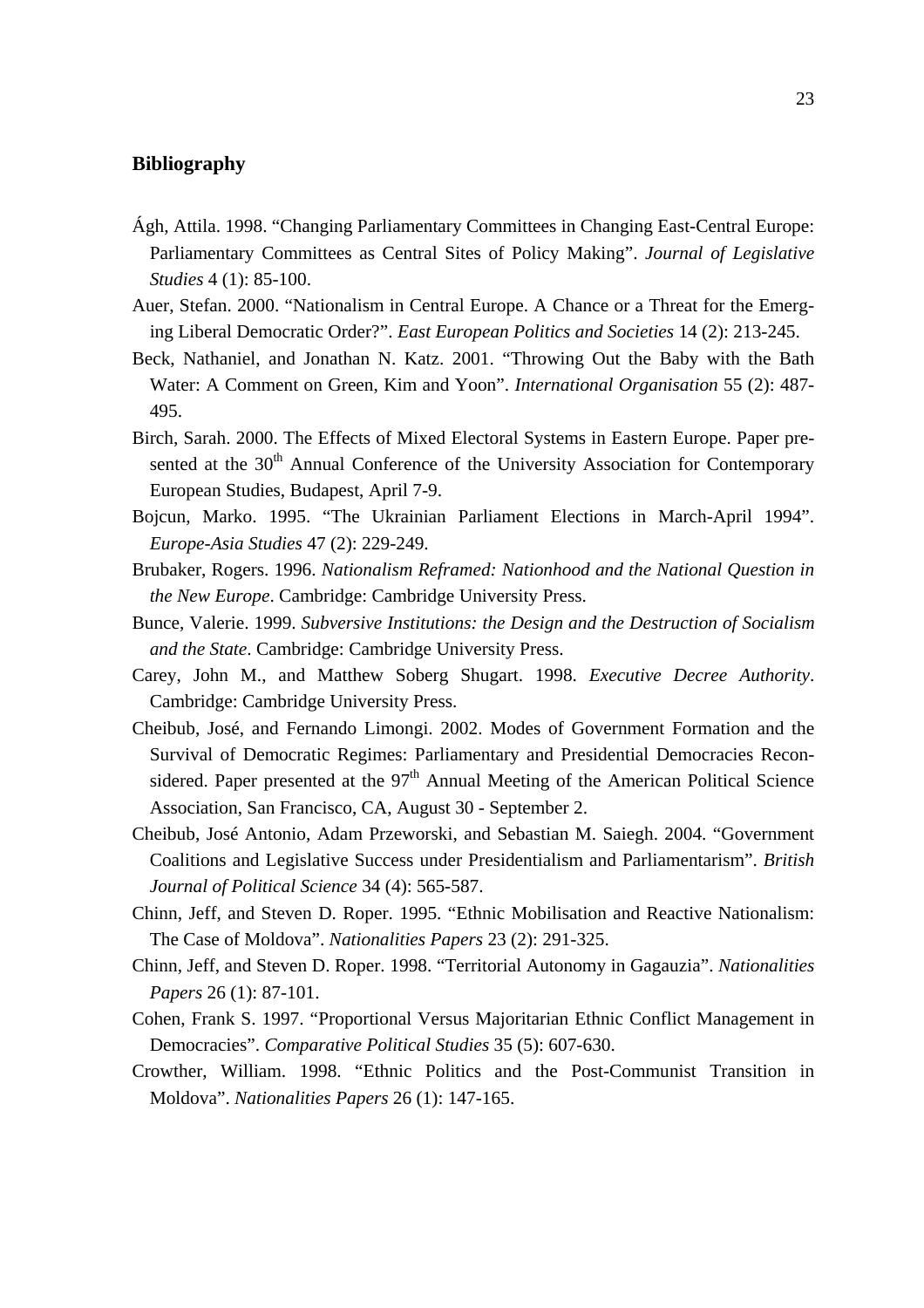- Dorff, Robert H. 1994. "Federalism in Eastern Europe: Part of the Solution or Part of the Problem?". *The Journal of Federalism* 24 (2): 99-113.
- Friedrich, Robert J. 1982. "In Defense of Multiplicative Terms in Multiple Regression Equations". *American Journal of Political Science* 26 (4): 797-833.
- Frye, Timothy. 1992. "Ethnicity, Sovereignty and Transitions from Non-Democratic Rule". *Journal of International Affairs* 45 (2): 598-623.
- Frye, Timothy. 1997. "A Politics of Institutional Choice". *Comparative Political Studies* 30 (5): 523-552.
- Goati, Vladimir. 2000. *Elections in FRY From 1990 to 1998. Will of People or Electoral Manipulation?* Beograd: Yugoslavia: Centre for Free Elections and Democracy.
- Gungor, Gaye. 2004. The Institutional Integration of an Expanded EU. Paper presented at the ECPR Second Pan-European Conference on EU Politics, Bologna, June 25-26.
- Gurr, Ted Robert. 1993. *Minorities at Risk: A Global View of Ethnopolitical Conflicts*. Washington D.C.: United States Institute of Peace Press.
- Gurr, Ted Robert. 2000. *People Versus States: Ethnopolitical Conflict and Accommodation At the End of the 20th Century*. Washington D.C.: United States Institute of Peace.
- Harfst, Philipp. 2001. *Regierungsstabilität in Osteuropa. Der Einfluss von Parlamenten und Parteien.* Discussion Paper FS III 01-204. Wissenschaftszentrum Berlin für Sozialforschung (WZB).
- Horowitz, Donald L. 1985. *Ethnic Groups in Conflict*. Berkeley: University of California Press.
- Horowitz, Donald L. 1993. "Democracy in Divided Societies". *Journal of Democracy* 4 (4): 18-38.
- Kirschke, Linda. 2001. Explaining Separatist Violence in Post-Soviet States. Paper presented at the 97<sup>th</sup> Annual Meeting of the American Political Science Association, San Francisco, CA, August 30 – September 2.
- Kittel, Bernhard, and Hannes Winner. 2002. *How Reliable is Pooled Analysis in Political Economy. The Globalization-Welfare State Nexus Revisited*. MPIfG Discussion Paper 02/3. Max-Planck-Institut für Gesellschaftsforschung, Köln.
- Kolsto, Pål, and Andrei Malgin. 1998. "The Transnistrian Republic: A Case of Politicized Regionalism". *Nationalities Papers* 26 (1): 103-127.
- Kubicek, Paul. 1994. "Delegative Democracy in Russia and Ukraine". *Communist and Post-Communist Studies* 27 (4): 423-441.
- Laitin, David D. 1998. *Identity in Formation*. Ithaca, NY: Cornell University Press.
- Laitin, David D. 2001. Secessionist Rebellion in the Former Soviet Union. *Comparative Political Studies* 34 (8): 839-861.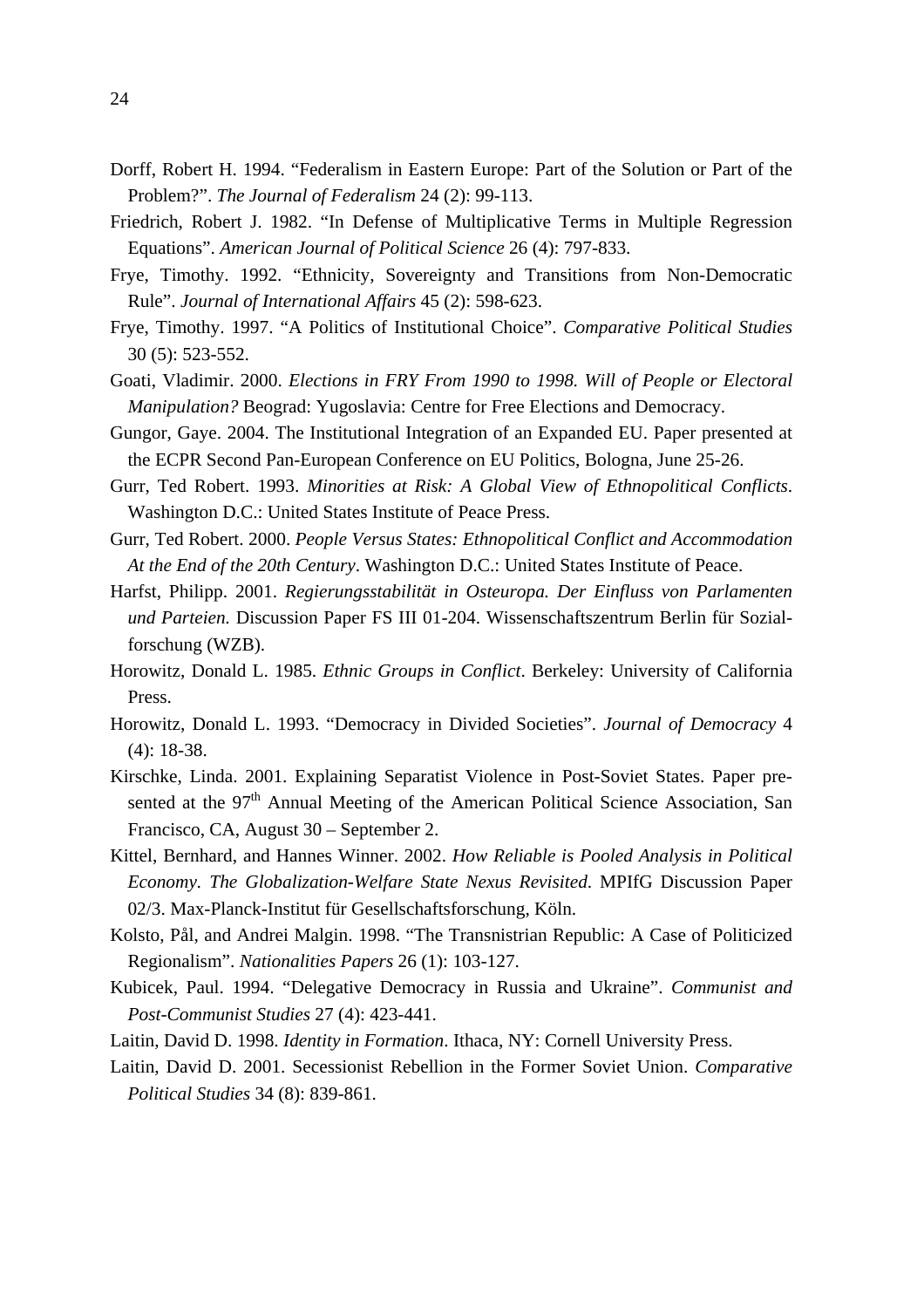- Lijphart, Arend. 1977. *Democracy in Plural Societies*. New Haven, CT: Yale University Press.
- Lijphart, Arend. 1984. *Democracies. Patterns of Majoritarian and Consensus Government in Twenty-one Countries*. New Haven: Yale University Press.
- Lijphart, Arend. 1991. "Constitutional Choices for New Democracies". *Journal of Democracy* 2 (1): 72-84.
- Lijphart, Arend. 1994. *Electoral Systems and Party Systems: A Study of Twenty-Seven Democracies, 1945-1990*. Oxford: Oxford University Press.
- Metcalf, Lee Kendal. 2000. "Measuring Presidential Power". *Comparative Political Studies* 33 (5): 660-685.
- Olson, David M. 2002. Institutionalization of Parliamentary Committees: The Experience of Post-Communist Democracies. Paper presented at the ECPR Congress Workshop n° 16 "A Renewal of Parliaments in Europe? MPs' Behaviours and Action Constraints", Turin, March 22-27.
- Pirie, Paul S. 1996. "National Identity and Politics in Southern and Eastern Ukraine". *Europe-Asia Studies* 48 (7): 1079-1104.
- Plümper, Thomas, and Vera E. Troeger. 2004. Efficient Estimation of Rarely Changing Variables in Fixed Effects Models. Unpublished manuscript.
- Powell, G. Bingham, Jr. 2000. *Elections as Instruments of Democracy. Majoritarian and Proportional Visions*. New Haven & London: Yale University Press.
- Przeworski, Adam, Michael E. Alvárez, Jose Antonio Cheibub, and Fernando Limongi. 2000. *Democracy and Development: Political Institutions and Well-being in the World*. Cambridge: Cambridge University Press.
- Reynal-Querol, Marta. 2002. "Ethnicity, Political Systems, and Civil Wars". *Journal of Conflict Resolution* 46 (1): 29-54.
- Roeder, Philip G. 1991. "Soviet Federalism and Ethnic Mobilisation". *World Politics* 43 (2): 196-232.
- Roeder, Philip G. 1999. "Peoples and States after 1989: The Political Costs of Incomplete National Revolutions". *Slavic Review* 58 (4): 854-882.
- Ross, Cameron. 2000. "Federalism and democratization in Russia". *Communist and Post-Communist Studies* 33: 403-420.
- Saideman, Stephen M., David J. Lanoue, Michael Campenni, and Samuel Stanton. 2002. "Democratization, Political Institutions, and Ethnic Conflict. A Pooled Time-Series Analysis, 1985-1998". *Comparative Political Studies* 35 (1): 103-129.
- Skalnik Leff, Carol. 1999. "Democratization and Disintegration in Multinational States". *World Politics* 51 (2): 205-235.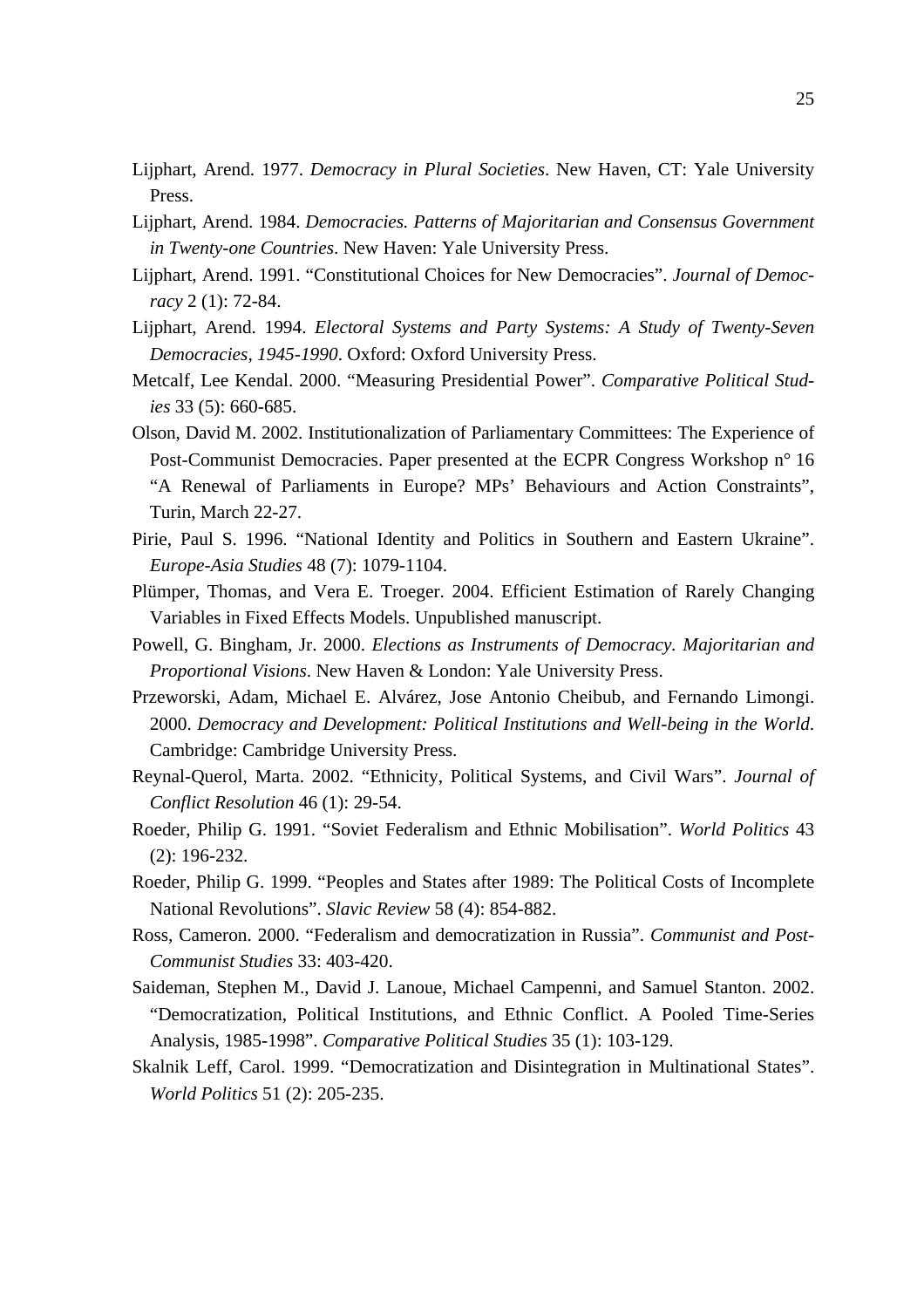- Shugart, Matthew Soberg. 1996. "Executive-Legislative Relations in Post-Communist Europe". *Transition* 2 (25): 6-11.
- Shugart, Matthew Soberg, and John M. Carey. 1992. *Presidents and Assemblies: Constitutional Design and Electoral Dynamics*. Cambridge: Cambridge University Press.
- Shugart, Matthew Soberg, and John M. Carey. 1998. *Executive Decree Authority*. Cambridge and New York: Cambridge University Press.
- Shugart, Matthew Soberg, and Scott Mainwaring. 1997. "Presidentialism and Democracy in Latin America: Rethinking the Terms of the Debate". In: Scott Mainwaring and Matthew Soberg Shugart (eds.), *Presidentialism and Democracy in Latin America*. Cambridge: Cambridge University Press, pp. 323-348.
- Smith, Graham, and Andrew Wilson. 1997. "Rethinking Russia's Post-Soviet Diaspora: The Potential for Political Mobilisation in Eastern Ukraine and North-East Estonia". *Europe-Asia Studies* 49 (5): 845-864.
- Snyder, Jack. 2000. *From Voting to Violence. Democratization and Nationalist Conflict*. New York and London: W.W. Norton & Company.
- Waters, Trevor R.W. 2001. *Security Concerns in Post-Soviet Moldova*. Camberley: Conflict Studies Research Centre, Royal Military Academy Sandhurst.
- Wilson, Andrew. 1995. "Parties and Presidents in Ukraine and Crimea, 1994". *Journal of Communist Studies and Transitions Politics* 11 (4): 362-371.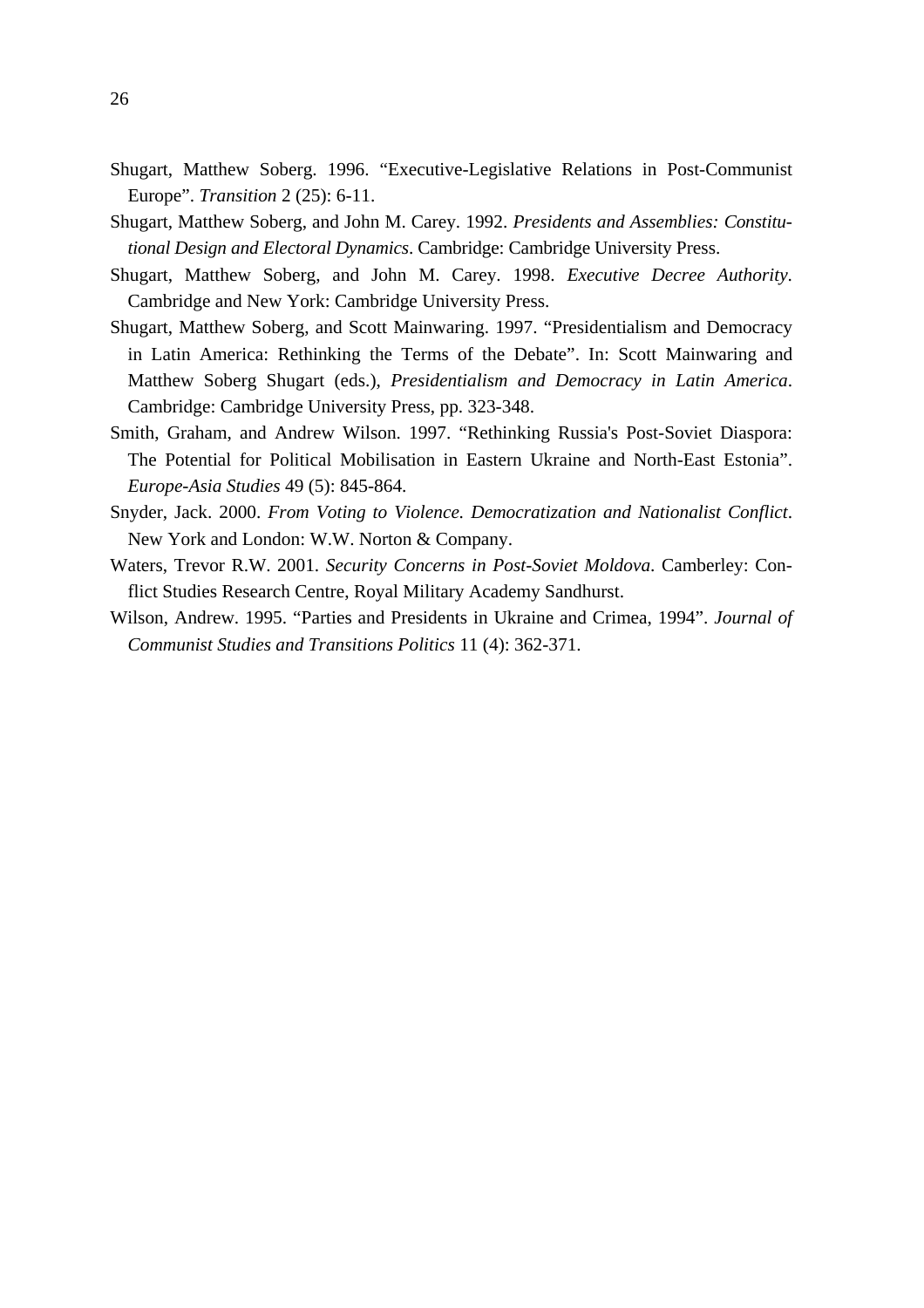# WZB Forschungsschwerpunkt IV "Zivilgesellschaft, Konflikte und Demokratie"

## **Auswahl der Arbeitspapiere (Stand: Januar 2005)**

Der Forschungsschwerpunkt IV "Zivilgesellschaft, Konflikte und Demokratie" wurde im Jahre 2003 gegründet. Discussion Papers, die ab 2003 erscheinen, haben die neue Seriennummer der Veröffentlichungsreihe: "SP IV" gefolgt von der kompletten Jahreszahl und der Abteilungsreihenzahl. Discussion Papers, die bis Ende 2002 veröffentlicht wurden, haben noch die alte Seriennummer der ehemaligen Forschungsschwerpunkte bzw. Abteilungen: "FS" gefolgt von den bisherigen Schwerpunktzahlen (römisch), gekürzter Jahreszahl und der alten Abteilungsreihenzahl oder "P" gefolgt von der gekürzten Jahreszahl und der alten Abteilungsreihenzahl.

#### Abteilung "Zivilgesellschaft und transnationale Netzwerke" (ZTN)

| FS II 02-301   | Interaktionsmuster in einem Diskursverfahren zur Indikatorenentwicklung im<br>Umweltbereich. 46 S.<br>Hans-Joachim Fietkau und Matthias Trénel                                                                                                                                    |
|----------------|-----------------------------------------------------------------------------------------------------------------------------------------------------------------------------------------------------------------------------------------------------------------------------------|
| FS II 02-302   | Politikkonvergenz und -diffusion durch Regierungs und Nichtregierungs-<br>organisationen. Ein internationaler Vergleich von Umweltzeichen. 67 S.<br>Kristine Kern und Ingrid Kissling-Näf unter Mitarbeit von Stephanie Koenen,<br>Ute Landmann, Corine Mauch und Tina Löffelsend |
| FS II 02-303   | Gemeinwohl und Nachhaltigkeit – ein prekäres Verhältnis. 37 S.<br>Helmut Weidner                                                                                                                                                                                                  |
|                | 2003                                                                                                                                                                                                                                                                              |
| SP IV 2003-101 | Discourse Quality and Political Decisions: An Empirical Analysis of Debates in<br>the German Conference Committee. 31 S.<br>Markus Spörndli                                                                                                                                       |
| SP IV 2003-102 | Protection of Traditional Knowledge—Deliberations from a Transnational<br>Stakeholder Dialogue Between Pharmaceutical Companies and Civil Society<br>Organizations. 48 S.<br>Achim Seiler, Wolfgang van den Daele und Rainer Döbert                                               |
| SP IV 2003-103 | Die Umweltpolitik der rot-grünen Koalition. Strategien zwischen nationaler<br>Pfadabhängigkeit und globaler Politikkonvergenz. 37 S.<br>Kristine Kern, Stephanie Koenen und Tina Löffelsend                                                                                       |
| SP IV 2003-104 | Nationale und transnationale Städtenetzwerke in der Alpenregion. 49 S.<br>Jeanette Behringer                                                                                                                                                                                      |
| SP IV 2003-105 | Überlebenschancen neu gegründeter Firmen – Ein evolutionstheoretischer<br>Zugang. 33 S.<br><b>Eberhard Bruckner</b>                                                                                                                                                               |
| SP IV 2003-106 | Nationale und transnationale Vernetzung polnischer Städte und Regionen. Auf<br>dem Weg zu einer nachhaltigen Stadt und Regionalentwicklung. 89 S.<br>Pamela Dorsch                                                                                                                |
| SP IV 2003-107 | Access to Human Genetic Resources—Materials from a Transnational<br>Stakeholder Dialogue. 98 S.<br>Wolfgang van den Daele, Rainer Döbert und Achim Seiler                                                                                                                         |
|                |                                                                                                                                                                                                                                                                                   |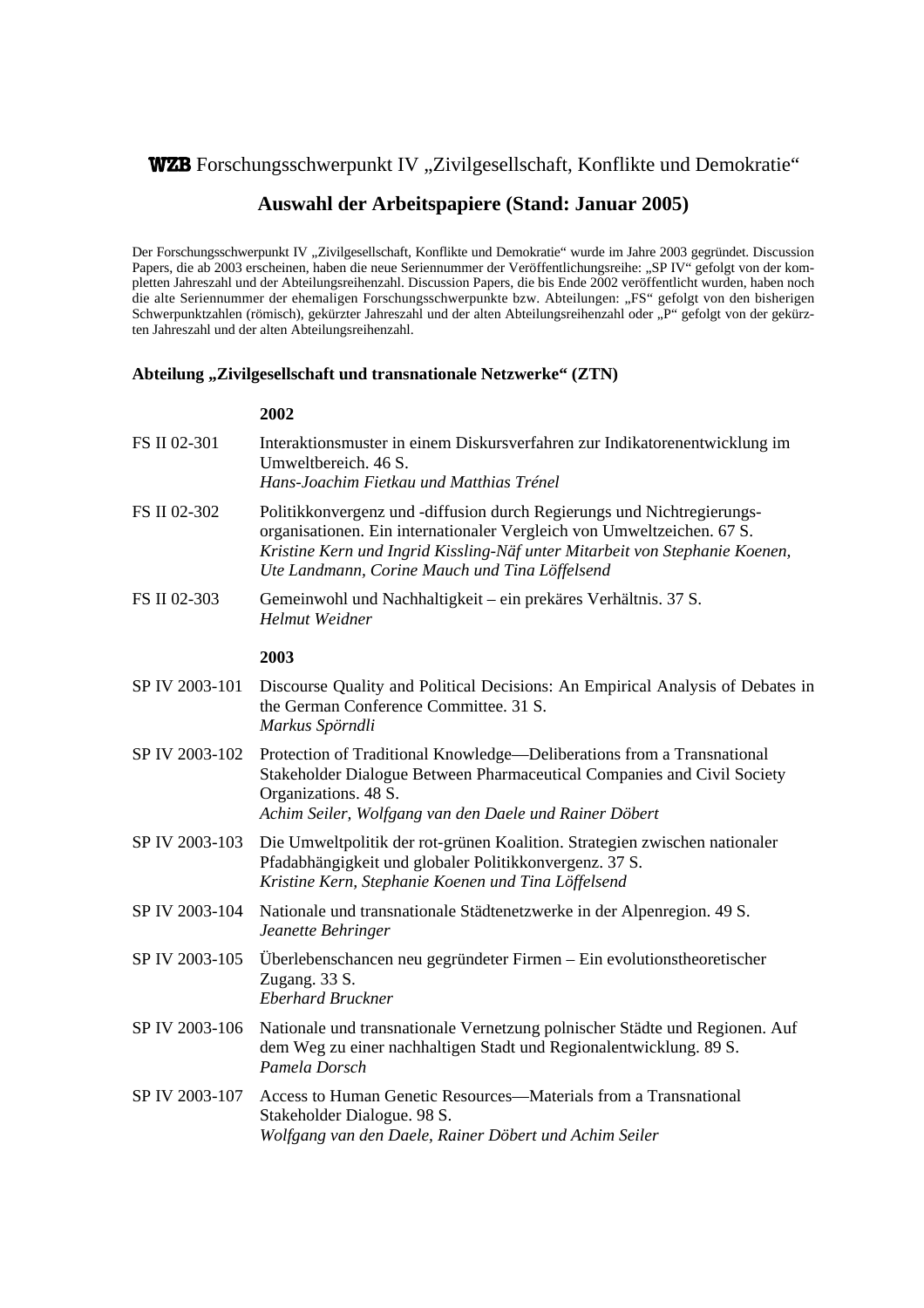|                | SP IV 2003-108 Access to Essential Medicines: Rationality and Consensus in the Conflict Over<br>Intellectual Property Rights. 96 S.<br>Rainer Döbert, Wolfgang van den Daele und Achim Seiler |
|----------------|-----------------------------------------------------------------------------------------------------------------------------------------------------------------------------------------------|
| SP IV 2003-109 | Sprottenborn: Ein online mediiertes Rollenspiel. 106 S.<br>Arbeitsgemeinschaft Online-Mediation (Hg.)                                                                                         |
|                | 2004                                                                                                                                                                                          |
| SP IV 2004-101 | Die deutschen Kommunen im Mehrebenensystem der Europäischen Union-<br>Betroffene Objekte oder aktive Subjekte? 73 S.<br>Sandra Rechlin                                                        |
| SP IV 2004-102 | Global Governance Through Transnational Network Organizations—The Scope<br>and Limitations of Civil Society Self-Organization. 25 S.<br>Kristine Kern                                         |
| SP IV 2004-103 | Local Climate Change Policy in the United Kingdom and Germany. 50 S.<br>Harriet Bulkeley und Kristine Kern                                                                                    |
| SP IV 2004-104 | Local Agenda 21 in Germany: An Inter- and Intranational Comparison. 37 S.<br>Kristine Kern, Claudia Koll und Malte Schophaus                                                                  |
| SP IV 2004-105 | Governance Beyond the Nation-State. Transnationalization and Europeanization<br>of the Baltic Sea Region. 35 S.<br>Kristine Kern und Tina Löffelsend                                          |

# **Abteilung "Demokratie: Strukturen, Leistungsprofil und Herausforderungen" (DSL)**

| <b>FS III 02-201</b> | Manifesto Coding Instructions (Second Revised Edition). 41 S.<br>Andrea Volkens                                                                                        |
|----------------------|------------------------------------------------------------------------------------------------------------------------------------------------------------------------|
| <b>FS III 02-202</b> | Contextual Effects on the Vote in Germany: A Multilevel Analysis. 27 S.<br>Jan Pickery                                                                                 |
| <b>FS III 02-203</b> | Handbuch zur Inhaltsanalyse programmatischer Dokumente von Parteien und<br>Regierungen in der Bundesrepublik Deutschland. 103 S.<br>Andrea Volkens                     |
| <b>FS III 02-204</b> | Das Demokratiedefizit der Europäischen Union und die politische Integration<br>Europas: Eine Analyse der Einstellungen der Bürger in Westeuropa. 27 S.<br>Dieter Fuchs |
|                      | 2003                                                                                                                                                                   |
| SP IV 2003-201       | Instrumente parlamentarischer Kontrolle der Exekutive in westlichen<br>Demokratien, 48 S.<br>Philipp Harfst und Kai-Uwe Schnapp                                        |
| SP IV 2003-202       | National Identity and Support for European Integration. 40 S.<br>Gary Marks und Liesbet Hooghe                                                                         |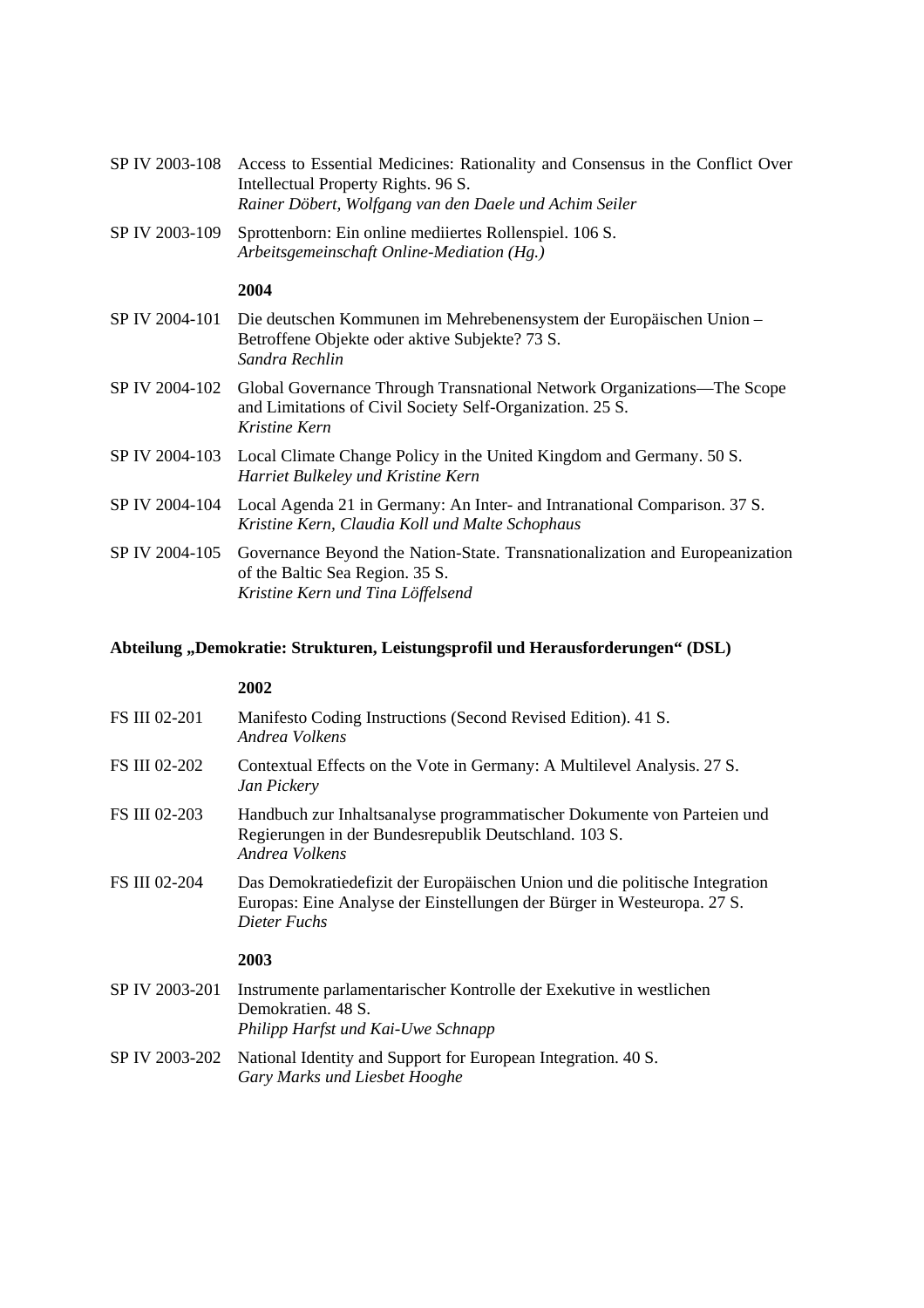#### **2004**

SP IV 2004-201 Verpflichten Menschenrechte zur Demokratie? Über universelle Menschenrechte, politische Teilhabe und demokratische Herrschaftsordnungen. 25 S.  *Sonja Grimm* 

#### **2005**

SP IV 2005-201 Political Representation and Ethnic Conflict in New Democracies. 26 S. *Sonia Alonso und Rubén Ruiz* 

#### **Forschungsgruppe Zivilgesellschaft, Citizenship und Politische Mobilisierung in Europa**

#### **2002**

FS III 02-701 Wie die Löffelente bis nach Brüssel kam – oder: Wie sucht man nach europäischen Bewegungen? 37 S. *Annika Zorn* 

- SP IV 2003-401 From Imagination to Visualization: Protest Rituals in the Basque Country. 37 S. *Jesus Casquete*
- SP IV 2003-402 Internet: A New Potential for European Political Communication? 25 S. *Ruud Koopmans und Ann Zimmermann*
- SP IV 2003-403 Towards a European Public Sphere? Vertical and Horizontal Dimensions of Europeanised Political Communication. 28 S. *Ruud Koopmans und Jessica Erbe*
- SP IV 2003-501 Science and Civil Society: Lessons from an Organization at the Borderland. 53 S.  *Gabriella Rosen*
- SP IV 2003-502 Between Cunning States and Unaccountable International Institutions: Social Movements and Rights of Local Communities to Common Property Resources. 30 S.  *Shalini Randeria*
- SP IV 2003-503 Soziales Kapital "im Zeitalter materieller Interessen". Konzeptionelle Überlegungen zum Vertrauen in der Zivil- und Marktgesellschaft des langen 19. Jahrhunderts (1780-1914). 20 S.  *Sven Reichardt*
- SP IV 2003-504 Diskutieren in der frühen Bundesrepublik. Zur Kulturgeschichte des "besseren Arguments" zwischen Re-education und Studentenbewegung. 22 S.  *Nina Verheyen*
- SP IV 2003-505 Zivilgesellschaft eine Erschließung des Themas von seinen Grenzen her. 31 S.  *Dieter Gosewinkel*
- SP IV 2003-506 Zivilgesellschaft und Protest. Zur Geschichte der Umweltbewegung in der Bundesrepublik Deutschland zwischen 1945 und 1980 am Beispiel Bayerns. 25 S.  *Ute Hasenöhrl*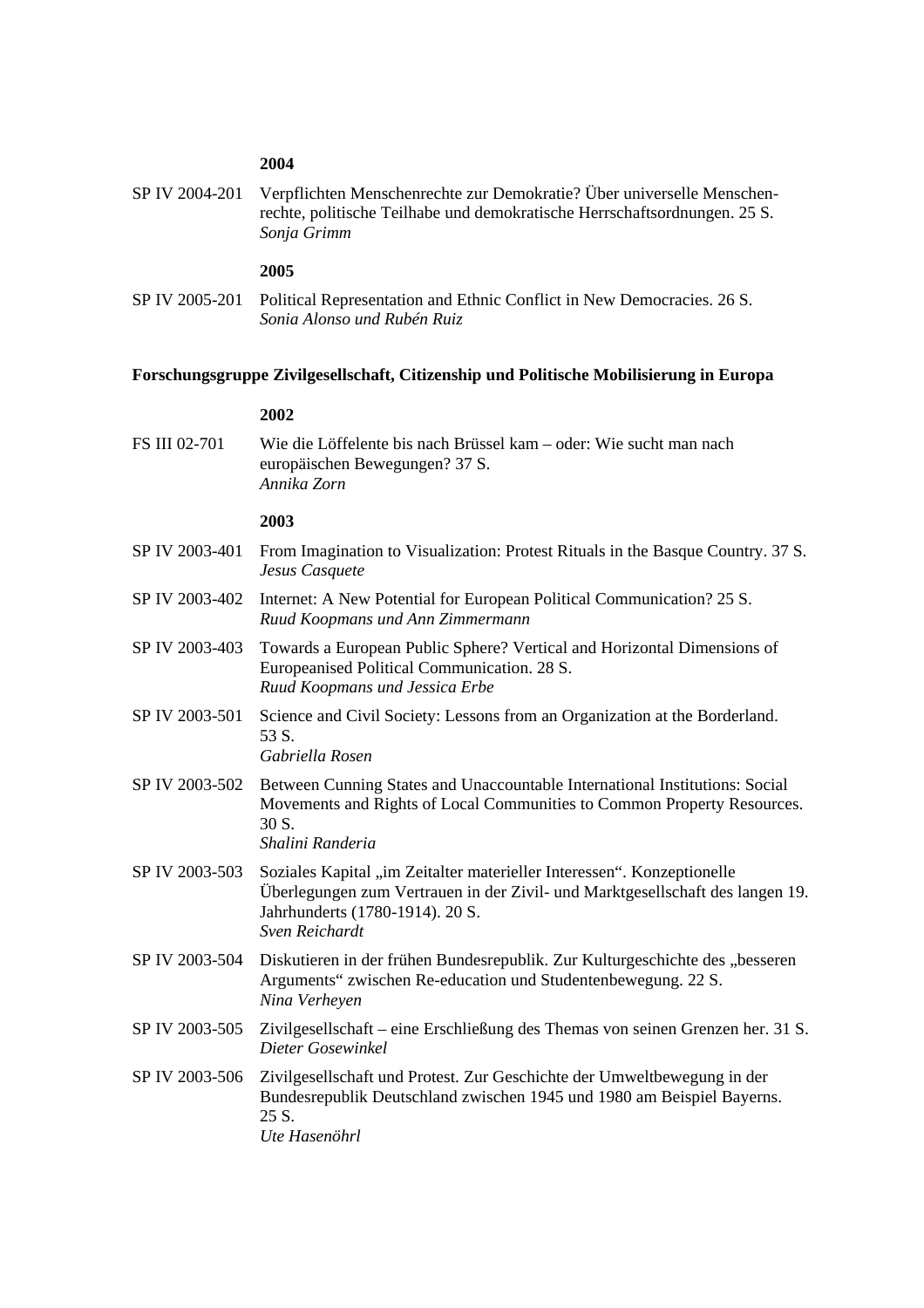## **2004**

| Über schwindende Gemeinsamkeiten: Ausländer- versus Migrantenforschung.<br>Die Notwendigkeit eines Perspektivenwechsels zur Erforschung ethnischer<br>Minderheiten in Deutschland am Beispiel des Projekts "Die Qualität der<br>multikulturellen Demokratie in Amsterdam und Berlin". 78 S.<br>Christian Galonska, Maria Berger und Ruud Koopmans |
|---------------------------------------------------------------------------------------------------------------------------------------------------------------------------------------------------------------------------------------------------------------------------------------------------------------------------------------------------|
| Das "Kommentariat": Rolle und Status einer Öffentlichkeitselite. 33 S.<br>SP IV 2004-402<br>Barbara Pfetsch, Christiane Eilders, Friedhelm Neidhardt und Stephanie Grübl                                                                                                                                                                          |
| Konflikte um Definitionen und Konzepte in der genderorientierten und<br>Mainstream-Partizipationsforschung – Ein Literaturüberblick. 18 S.<br><b>Brigitte Geißel</b>                                                                                                                                                                              |
| Ambivalenzen der Zivilgesellschaft: Gegenbegriffe, Gewalt und Macht. 86 S.<br>Dieter Gosewinkel und Sven Reichardt                                                                                                                                                                                                                                |
| Zivilgesellschaft und nichtbürgerliche Trägerschichten: Das Beispiel der frühen<br>deutschen Arbeiterbewegung (ca. 1830-1880). 51 S.<br>Jürgen Schmidt                                                                                                                                                                                            |
| Privacy, Justice and Equality. The History of Privacy Legislation and its<br>Significance for Civil Society. 20 S.<br>Martin Lengwiler                                                                                                                                                                                                            |
|                                                                                                                                                                                                                                                                                                                                                   |

## **Arbeitsstelle "Interkulturelle Konflikte und gesellschaftliche Integration" (AKI)**

## **2004**

SP IV 2004-601 Neuere Forschungen über Intergruppenkonflikte: Konsequenzen für den Umgang mit Migration und Integration, 19 S.  *Miles Hewstone*